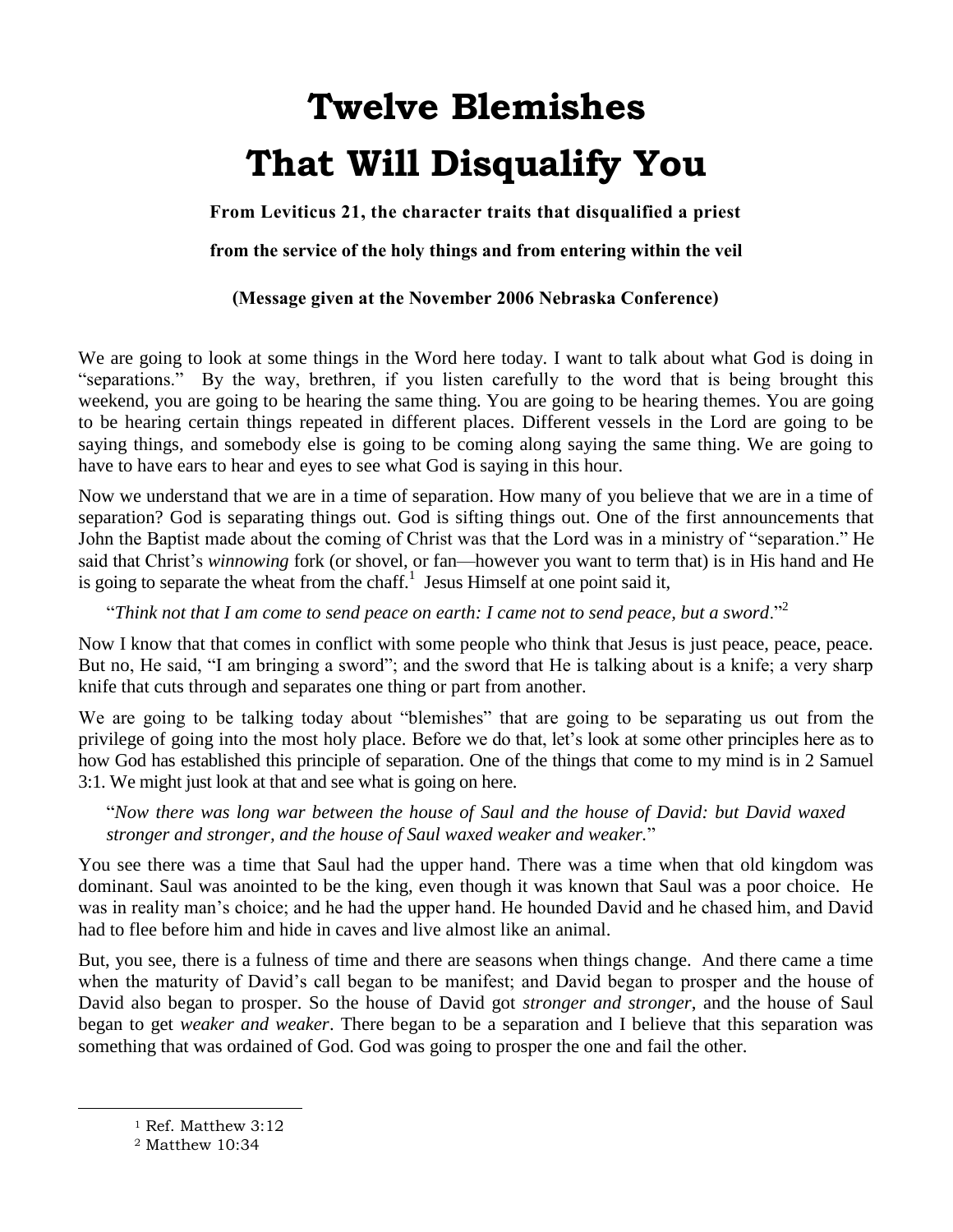I think also of the parable of the ten virgins. I am not going to go here into the details of the 25th Chapter of Matthew, for you know the parable of the five wise and the five foolish virgins very well. Brethren, they were all "virgins." They were all born-again Christians; and there was purity among this whole virgin church; they were a pure people. You can't be a virgin without being pure. Yet there was something that was going to separate them that was not evident at first. There was something within their being that was going to be made manifest when certain events took place, that was going to prove who had the oil and who didn't have the oil. I believe, brethren, that we have come to the time when the midnight cry is going out, "*Behold the bridegroom cometh; go ye out to meet him.*" <sup>3</sup> We should be hearing that cry in this day and in this hour.

We do not know how long this cry has been going out, but some of you have heard me declare this more than ten years ago, saying that this cry is going out. We know it has been going forth for a sufficient period of time for certain ones to come to the realization that they weren't going to make it. I believe, brethren, that as the difficulties of the earth get greater and greater, that we are coming to a time when some are going to look at others and say,

"You have oil. You are making it. You are getting through this and I am not. How do I get what you have? Give it to me!"

Perhaps there was a time when we would have thought that we could give it to somebody that was in need. You know, I am discovering more and more that I am not able to give what I thought I could give to someone else. I am discovering more and more that I can't get people saved. I can't get people to repent. The brother was talking a lot about repentance here yesterday, you know. And how Brother Cecil must have cried for the spirit of repentance to come to Nigeria, and we couldn't make it come until the Spirit of God began to move and the LORD made it come. Brethren, I am so convinced that all the efforts of flesh that we have tried in the past—they are just waxing leaner and leaner. We are probably going to discover more and more, concerning the things that want to see accomplished, that if anything is going to be achieved it is going to be done by the Spirit of the Lord in response to our prayer.

You know that we cannot get our kids saved. We can talk to them. We can argue with them. We can persuade them, or try to tell them what they ought to do. But it isn't working. It isn't happening by persuasion and debate.

We see the circumstances rising up in their lives and we see the possibility of disaster; and we are saying, "My God, what are You doing?" But, you see, we are going to have to discover who has the oil and who doesn't have the oil. This is going to be the thing that will make the difference concerning those who are going to enter in and those who will not.

"Enter into what?" you may ask. Enter into a place "in Christ." You see I used the term "in Christ." I believe that that is the thing we need to focus on. It is not just, "Jesus in me!" It is, "Am I in Christ?" That is the thing that is going to make the difference.

The wise virgins are going to enter into a place where they are going to manifest Christ in a manner where others around them are really going to see it.<sup>4</sup> Perhaps it will be some of those who sat right next to us in the same meetings. They are going to see it and say, "Give me of your oil. My lamp is going out. The Spirit life in me—it is gone."

What a sad situation! We read of it in Matthew 25. They came to the door and knocked, and they said, "*Lord,*  Lord, open to us."<sup>5</sup> But His response to them in that time is, "I don't know you."<sup>6</sup>

<sup>3</sup> Matthew 25:6

<sup>4</sup> See 2 Thessalonians 1:10

<sup>5</sup> Matthew 25:11

<sup>6</sup> Matthew 25:12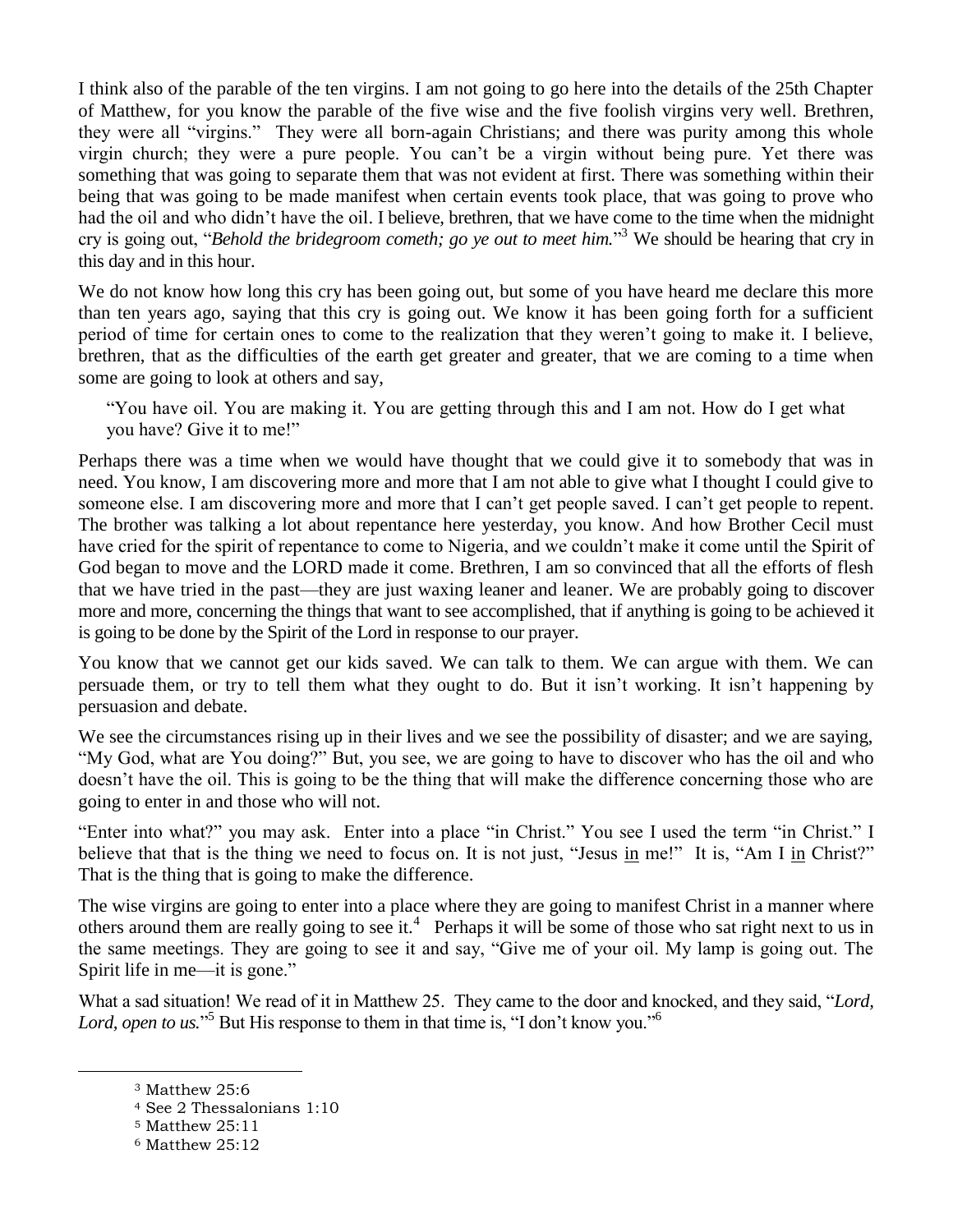Now God knows everything. Do you understand? Insofar as knowledge goes, He knows everything. So obviously He has a different meaning in this phrase than just to say,

"I don't know you."

It is,

"I don't know you in an intimate way."

Once again, there is no one here who does not want to know the Lord in that intimate type of manner, is there? We are probably examining ourselves and saying, "So how do I get there?"

One will say, "I know what will help. I'll read a great book about someone like John Wesley; or I will read about this other great saint. I will read about the brother that woke up at 4:00 o'clock in the morning every day and prayed for hours. Or another man, who gets up even earlier."

We can try all of these things in the flesh, and find ourselves still unable to keep ourselves from falling asleep. Just like the disciples when they were in the garden with Jesus,

"*Could ye not watch with me one hour?*" 7

You know, sometimes I am thinking, "I don't know, could I have stayed awake for even an hour at that time of the morning after being up all night? I probably would have failed too."

It is these things of the flesh—they are just coming to nothing. I fear that this is where these separations are going to be manifest. We are going to have to rise up in Spirit and we are going to have to walk in Spirit if we are going to come to the place of being in Christ in these last days. We are going to have to be in a place where we can overcome the things that the sister read of this morning; and as she said, in a place where we can take this Gospel "to the earth."

Did you understand what was meant there by the word "earth"? You didn't see a picture of a globe when she said that, did you? The "carnal" (earth) realm is where this Gospel has to be preached, because it is going to have to change our carnality; our flesh; our humanity. Hallelujah!

So, you know, I am thinking that there is coming a time when "where we are" is "where we are going to be." Do you know that? There is coming a time when the door is shut in whatever level we are; and for a season of time that is where you are going to remain.

Now let me look over in Revelation 22:11, and I want to show you this verse. It is one that sometimes has me troubled. Let's start in Verse 10.

## *10 And he saith unto me* (John)*, Seal not the sayings of the prophecy of this book for the time is at hand.*

Now back in the Book of Daniel, the angel told Daniel to seal up some of the things that he had told him.<sup>8</sup> He said that it was not for Daniel's generation, but that it was going to be for another people. But when we come to John, hearing the word given in the very last chapter in the Book of Revelation, the angel says, "Don't seal it up. Leave it to be understood for the end-time people."

*11 He that is unjust, let him be unjust still: and he which is filthy, let him be filthy still: and he that is righteous, let him be righteous still: and he that is holy, let him be holy still.*

Now it is kind of unusual here that he starts off with something negative. How many of you know that there is a difference between these different words that are used? There are two negative words and two positive words. There is a difference between *unjust* and *filthy*. I believe they are different degrees.

<sup>7</sup> Matthew 26:40

<sup>8</sup> Daniel 9:24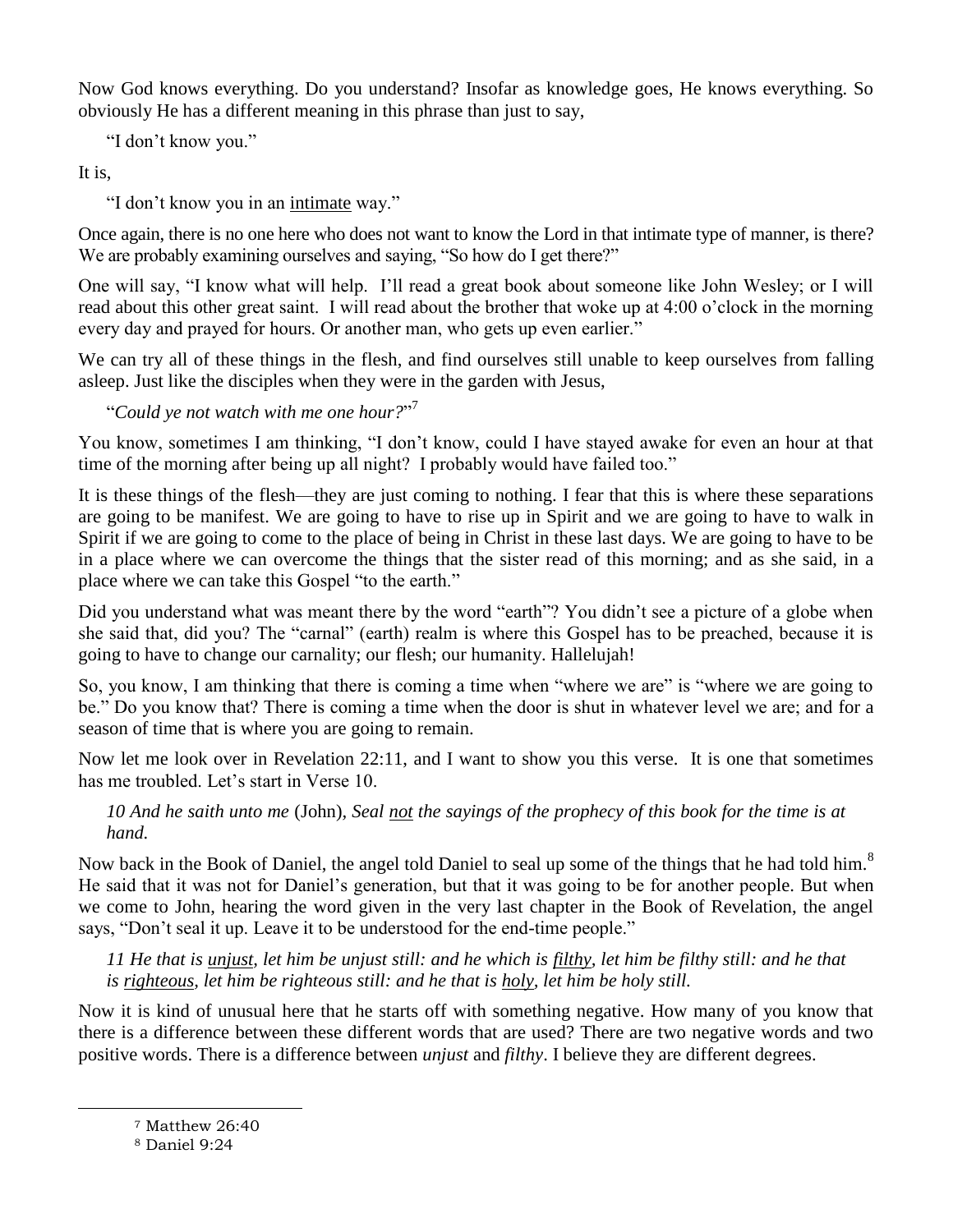What is the meaning of the word "*unjust*"? It means to be "unfair!" It is when you are not making good judgments. You are unfair with people. You don't deal properly with them. You might not be "filthy," but you are just not a very righteous person. You cheat when you get a chance. You deceive people when you get an opportunity and you probably look for opportunities to do so. You have known people like that, haven't you? You have done business with people like that, and you don't like to do business with people like that.

But then, there is one more thing; and the Lord is saying that there is coming the time where if that is the way that you are, then that is the way you are going to be.

"*He that is unjust, let him be unjust still…*"

Then there is coming,

"*and he which is filthy, let him be filthy still..*."

What comes to your mind when you think of "filthy"? "Dirty!" Just plain dirty. I mean, there is nothing clean about this type of person at all. To me, that is worse than being unjust, isn't it?

"*he which is filthy, let him be filthy still*."

Another thing about filthiness is that we can have a righteousness called "self-righteousness that is really filthy. That is another kind, isn't it. What good is self-righteousness?" What does the Bible say about that?

"*All our righteousnesses* are *as filthy rags….*" 9

If you look up that term "*filthy rags*", it is not a very pleasant thing to be talked about. It is not only filthy, but it stinks and everybody knows you are around.

We are not going to be any of these by the way. I wasn't speaking about any of you; we are talking about somewhere and someone else.

Now he goes to the positive side, and he says (for those who are among God's people, for those who are among the righteous),

"*And he that is righteous, let him be righteous still: and he that is holy, let him be holy still.*"

"He *that is righteous*" and "He *that is holy*"—is there a difference?

What does it mean to be "righteous"? Yes, at the least, it means "justified." A righteous man stands for right things, doesn't he? He stands for the truth and He believes it.

But a "holy" man, he doesn't just "stand" for righteous things, does he? Yes, that's right! (I heard somebody here say it.) He doesn't just stand for righteousness, He lives it!

So now let me continue with the definition of "*holy*." You can trace the word "holy" through most of the books of the Old Testament and the New Testament. The Scriptures refer to a man who is "holy" in probably the same way it refers to the things that are "holy" in the tabernacle. In the Bible, a thing that is "holy" is said to be "sanctified"; it is a thing that is "set aside." It has only one purpose and that is for the functioning of the things of the kingdom of God.

<sup>9</sup> Isaiah 64:6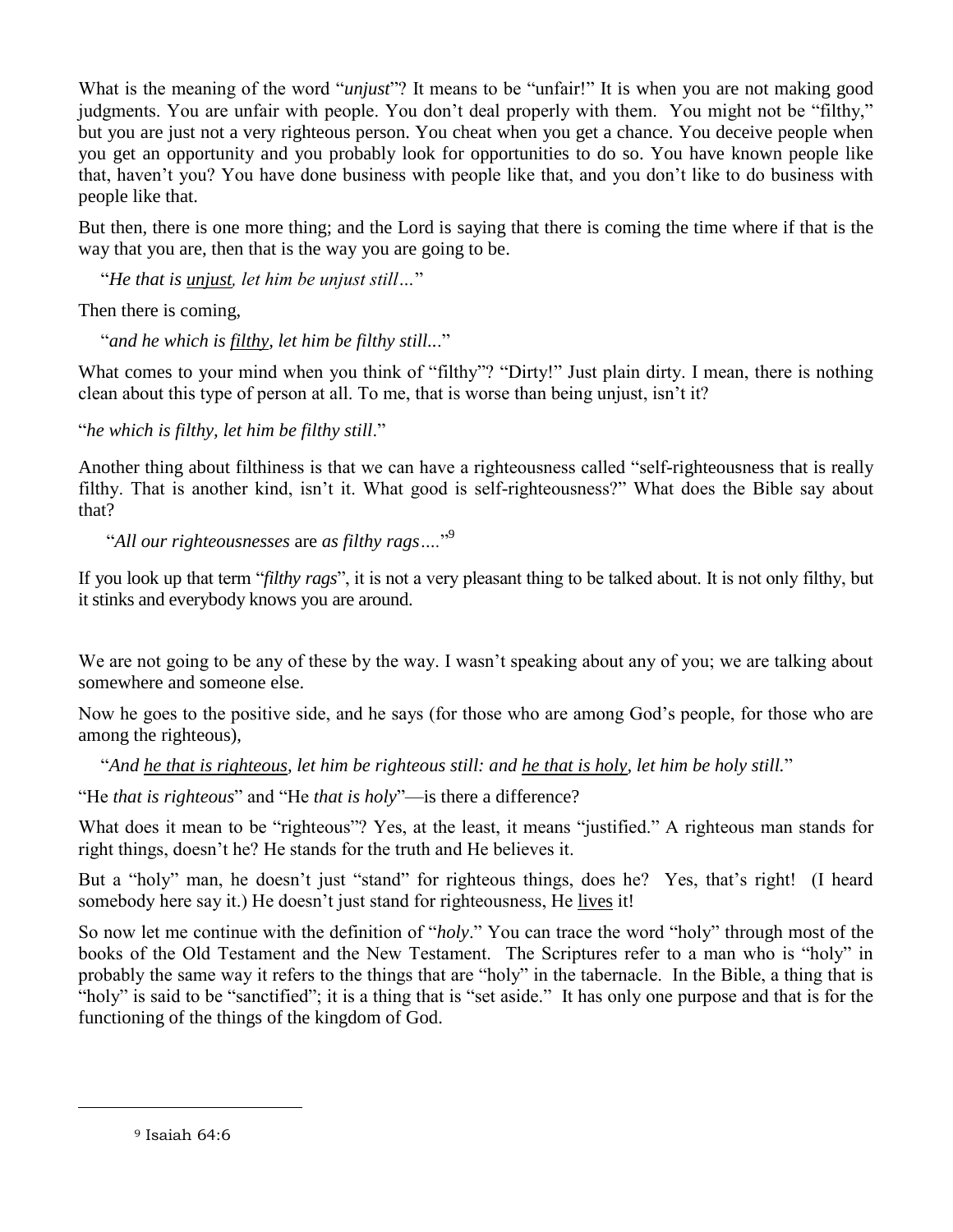Do you understand then that this thing called "holiness"—it goes a little beyond "righteousness," doesn't it? You can be a righteous man, but you may still have a lot of your "own" plans and you really are still mostly doing your own thing. You are doing what "you" want to do in the name of the kingdom of God.

How many of you know that there are a lot of people out there like that? They are doing their thing and hoping that God will somehow someday put His seal of approval on it and say, "Well, that was a good thing that you did." But, you see, they have not come to the place where they are totally submitted to the Lord and to where they can truly say:

"Lord, I don't have any other purpose except "Your" "kingdom. That is all that I am laboring for. I don't have any goals of my own. I don't have a name that I want to build up of my own—nothing like that! I want to be totally set aside. I want to be an instrument in Your hand. When You decide to pick up a hammer, or a battle axe, or whatever it is, that is what I want to be. If You want me for just a light paint brush, then that is what I want to be."

You see, a paint brush doesn't have a mind of its own. It moves when the master moves it. It doesn't decide,

"Well, I would like to do blue now. Can we do blue for a while?"

"No, we are still doing white."

You see, that is holiness. That paint brush is dedicated to the master's hand and that is his only purpose.

The paint brush doesn't say,

"Well, I think I will hire out to somebody else now for a while. We have some spare time, don't we? Can I go hire out for somebody else now for a while?"

No, he doesn't do that. He is "holy," dedicated to only one master.

We are talking about separations, so now let's get into Leviticus 21, and we are going to get into the word that we will be looking at today. I just said all this as an introduction. I am going to read some verses here in Leviticus 21, starting in Verse 16.

*16 And the LORD spake to Moses, saying.*

*17 Speak unto Aaron, saying...*

I find it kind of interesting, throughout the whole Book of Leviticus that the Lord is giving instruction to Aaron through Moses. Don't you find that interesting? Moses was the vessel to hear the word from the Lord in this case, and to pass it on to the priesthood.

*17 Speak unto Aaron, saying, Whosoever* he be *of thy seed in their generations that hath* any *blemish, let him not approach to offer the bread of his God.*

So concerning the priesthood, there are going to be disqualifications. I believe you heard last night when our brother was speaking. He was talking about "anger." He said that anger was going to be a disqualification of the sons of God. So now God has made a list here in Leviticus of things that are going to disqualify the priesthood. He tells what they are not qualified to do because of these disqualifications. He said in Verse 17 that anyone who has one of these blemishes, he may *not approach to offer the bread of his God.* Then he gives the list of the blemishes that disqualified a man from the priesthood.

*18 For whatsoever man* he be *that hath a blemish, he shall not approach: a blind man, or lame, or he that hath a flat nose, or any thing superfluous,*

*19 Of a man that is broken footed, or broken handed,*

*20 Or crookbackt, or a dwarf, or that hath a blemish in his eye, or be scurvy, or scabbed, or hath his stones broken;*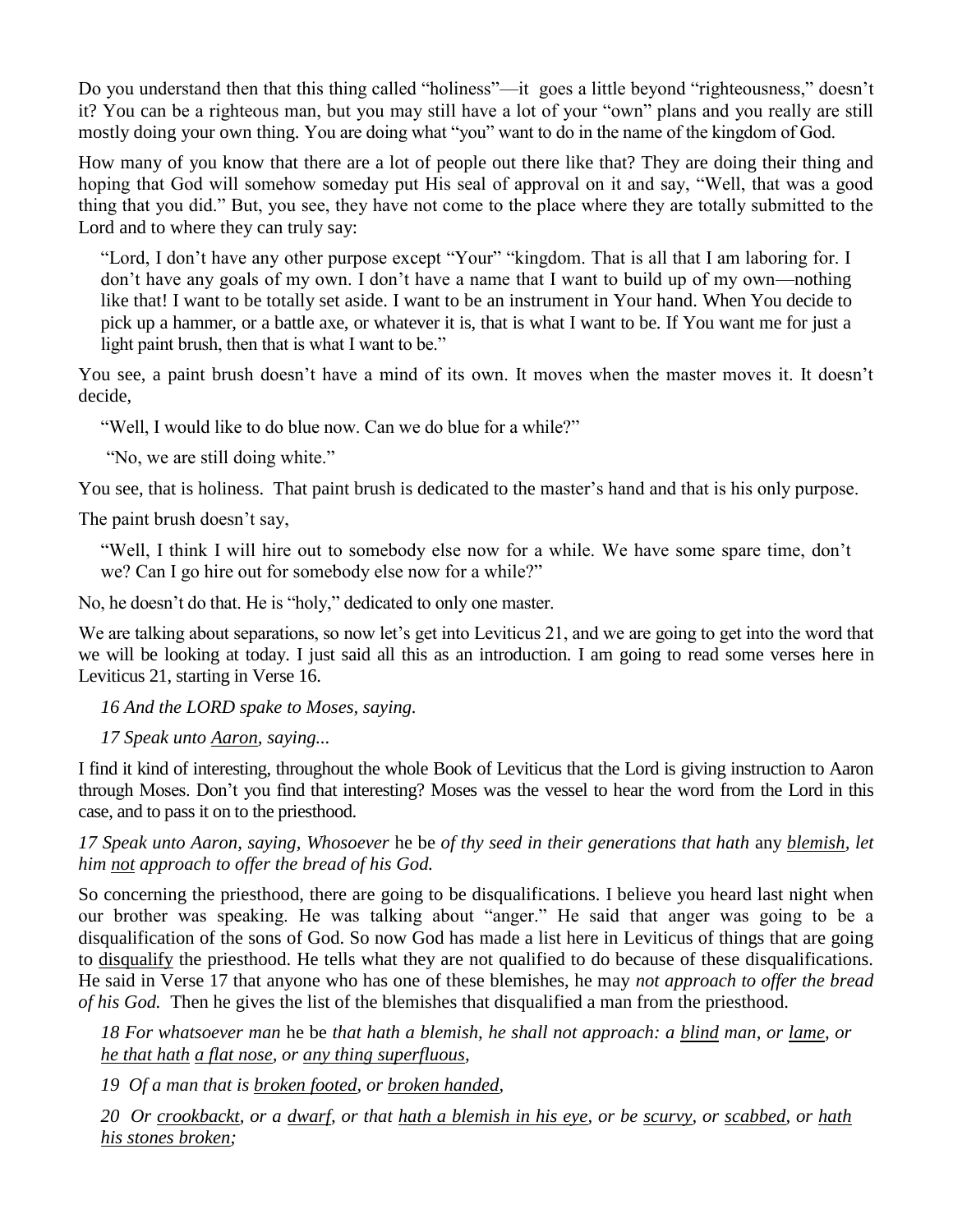*21 No man that hath a blemish of the seed of Aaron the priest shall come nigh to offer the offerings of the LORD made by fire: he hath a blemish; he shall not come nigh to offer the bread of his God.*

*22 He shall eat the bread of his God,* both *of the most holy, and the holy.*

*23 Only he shall not go in unto the vail, nor come nigh unto the altar, because he hath a blemish; that he profane not my sanctuaries: for I the LORD do sanctify them.*

Now you will notice that this was a list of twelve blemishes, which I find to be interesting. Twelve seems to speak of "completion." It speaks of "divine order in government." He lists twelve (Not thirteen, not eleven—but twelve).

Now I am sure that there are other things that disqualify a person from entering in. For instance, anger was not listed here, but we know that it would disqualify you from entering in. But let's look at God's list of twelve here (because He decided to put twelve here in this list), and see what it means.

By the way, God does not have a problem with people that are physically handicapped. Okay? This list does not mean that handicapped people are going to be kept out of the kingdom of God. This is not at all what that means. We are going to have to get ourselves beyond the "natural" understanding and ask ourselves, "What is God saying 'spiritually' here?" God is not a discriminator of persons,<sup>10</sup> but He set some standards here in Leviticus in order to give us a spiritual message.

I believe it would be helpful to provide a diagram of the tabernacle here where we could see these things that we are talking about here.

Now this is a picture of the tabernacle itself. Out here is the outer court. Okay? We know that out here is the brazen altar and the brazen laver.



And here is the holy place. In the holy place, there is the table of shewbread; and the lampstand; and the altar of incense. And we see the <u>veil</u> that is between the holy place and the holy of holies.

Now remember that it said that those priests who had these blemishes, they are not permitted at the golden altar of incense, and they are not permitted at the veil, or to enter into the most holy. But there are some

<sup>10</sup> Acts 10:34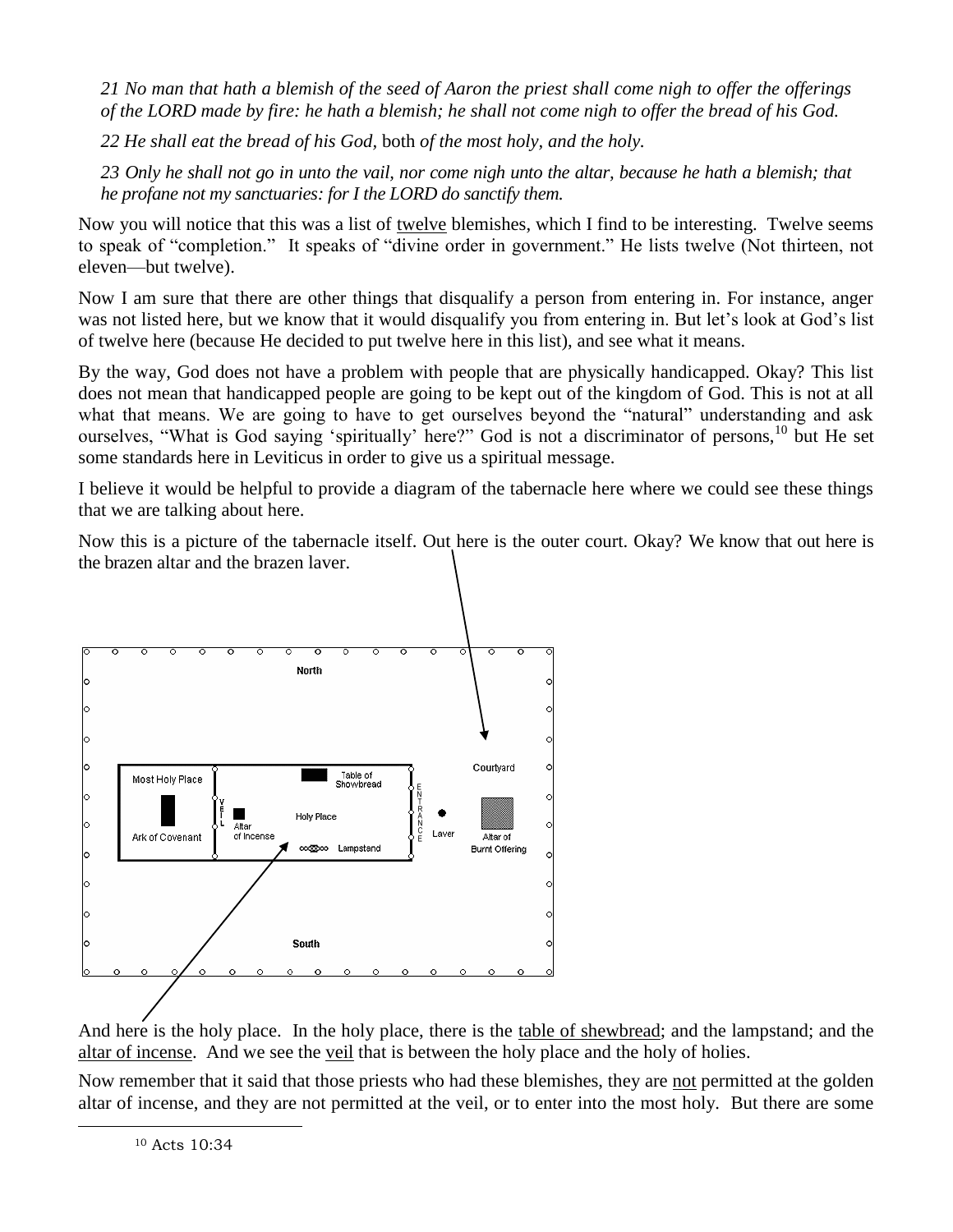duties of priesthood apparently that they can carry out. They are allowed to "eat" the bread, for example. Which means that they are allowed (if you want to say) the title of priest. But there are things that are involved in the ministry "unto the Lord" that they are excluded from. The ministry "unto the people" apparently was okay, but not ministry "unto the Lord." It will be interesting when we get to Ezekiel, Chapter 44, where you can see this. We are going to find that God made the distinction there, that there were certain priests who could minister unto the Lord and there were certain ones that could not.

## **1. BLINDNESS**

*Leviticus 21:18 For whatsoever man* he be *that hath a blemish, he shall not approach: a blind man,*   $or "$ 

First of all, let's talk about "blindness." Blindness is the inability to see. And blindness (spiritually speaking) might be "the refusal to see." Now I know that physically blind people don't have a choice—if you can't see, you can't see. But spiritually blind people are sometimes spiritually blind because they refuse to see. How many times have you been speaking spiritual things to somebody and you get this type of response?

"I don't know. I just don't see it that way."

"I can't see the things that you are talking about."

They are telling you a spiritual thing, that they are blind spiritually and that they are unable to comprehend the things that you are trying to talk to them about.

There is an interesting verse in Proverbs; turn over to Proverbs 29:18. It is a verse that you have heard many times.

"*Where* there is *no vision, the people perish: but he that keepeth the law, happy* is *he.*"

Now this word "vision" is not just the ability to see with the natural eyes. What this verse means is that where there is no revelation (where there is no "spiritual" vision), the people are going to perish. You know, you can conduct church and carry on for years and years without a spiritual vision, without revelation. Just grinding old meal and serving old bread. Sometimes you can keep people that way, but you are probably keeping people with no vision.

There is another thing about vision, and it is in 2 Peter 1:12.

*12 Wherefore I will not be negligent to put you always in remembrance of these things, though ye know them, and be established in the present truth.*

I believe that having "vision" gives us the ability to see what we call "present truth." Is that an alien term to you: "present truth"?

"Well, Brother Mark, truth is truth! Truth has been truth one hundred years ago, and it is the same truth today!"

But, you know, there are truths that God is revealing today that were not revealed one hundred years ago. For instance, we could talk about the Law. The Law of Moses was great truth in the days of Moses. It was a revelation. It was things that people had never heard before. But by the time that Jesus came, the Law of Moses was no longer "present truth," in that the Pharisees were blindly applying it in a harsh unforgiving manner such that they had no revelation of the mercy of God; and they were furthermore blinded by their own sins of the spirit, which were not addressed in the letter of the Law. Jesus said, "The blind leaders are leading the blind and you are all going to fall into the ditch, because you don't know where you are going $\overline{N}$ <sup>11</sup>

So Peter spoke this word here:

<sup>11</sup> Matthew 15:14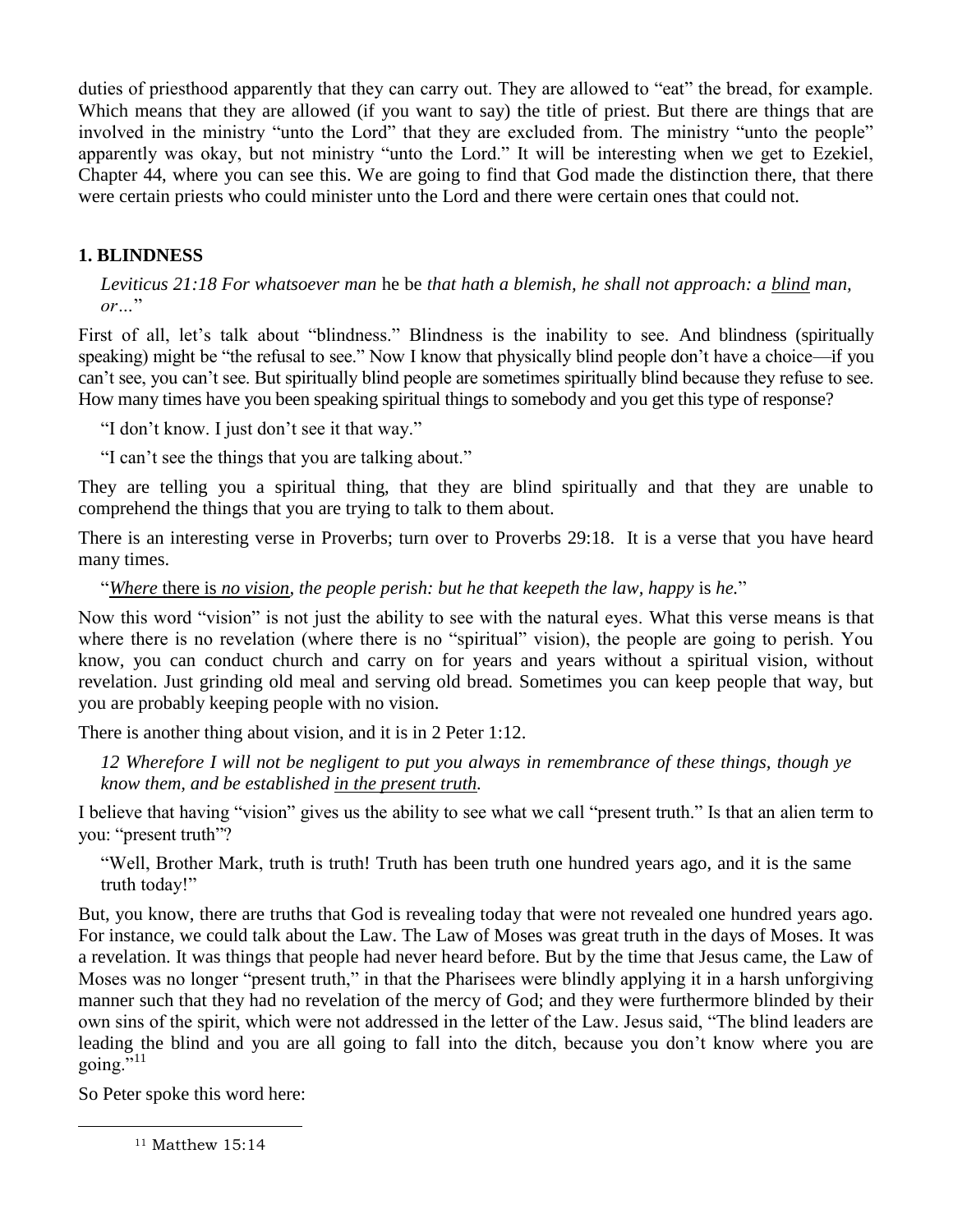"*Wherefore I will not be negligent to put you always in remembrance of these things...*"

Peter is preaching the truth (the Gospel truth) in his generation.

"*though ye know* them*, and be established in the present truth.*"

So Peter understood that there was a "*present truth*." I believe that when the time of "the Latter Rain movement" came, that it was another movement of "present truth," and that it came upon those who were willing to hear and see. I believe, brethren, that the word that has been given to us in this time that we live in is a "present truth" and that it is meant for the purpose of taking us through the very last of the end times.

But do you know that a lot of the churches are not getting an end-time word? There is no knowledge or regard as to making the kind of preparation sufficient to carry the people through:

"How are we going to make it through?"

"Well, don't worry; you will fly away! That is all you need to know."

I remember back in my youth hearing conversations about what is going to happen in the end-time. It seemed like everybody would always end their end-time discussion with,

"But we don't need to worry about that—we won't be here!"

But in the course of time, I began to think, "I wonder why God wasted all the time and space writing the book of Revelation, if the church doesn't need to worry about it? Is He just appealing to some idle curiosity? He put a lot of time into that. John invested a lot of his life suffering to bring us that Word."

"But we don't need to worry about that…."

#### **Brethren, I think we do need to worry about that!** We need "present truth!" Hallelujah!

You know, those who get this kind of truth—how do they come by it? How did you come by the truth that you have acquired? With "*violence*"! Can I suggest that it is with "*violence*" that we take the kingdom? Amen. To see this, let's read from Matthew 11, beginning with Verse 11.

*11 Verily I say unto you, Among them that are born of women there hath not risen a greater than John the Baptist: notwithstanding he that is least in the kingdom of heaven is greater than he.*

Do you understand this? If you are in the kingdom of heaven (and I hope that everybody here is), then you are greater than John the Baptist. Why? Why are you greater? It is because John the Baptist was still in the old order of prophets. It says here that he was the greatest of those *born of women*, meaning the old order church. He was the greatest; he had come as high as the old order could come. But those in Jesus (in Christ), the least of them are *greater* than that. Amen! Now lets read Verse 12.

*12 And from the days of John the Baptist until now the kingdom of heaven suffereth violence, and the violent take it by force.*

When did this *violence* of this new truth begin? Jesus says here that John the Baptist introduced it; and He said that from that time on you are going to obtain the kingdom by violence. You are going to have to pay a price for it. It is going to cost you something. (Actually, it will cost you "everything"!)

In Matthew 25, this is the type of response given by the wise virgins to those who wanted some of the oil that they had:

"I got my oil by violence. I paid a price. You are going to have to do the same. It took me a long time to get to where I am. Now I am not saying that you can't get started now and get there. For you, it probably won't take as long as it did me, because the time is speeding up and getting shorter as we get closer and closer. Nevertheless, you are still going to have to pay approximately what I paid."

"And what price is that?"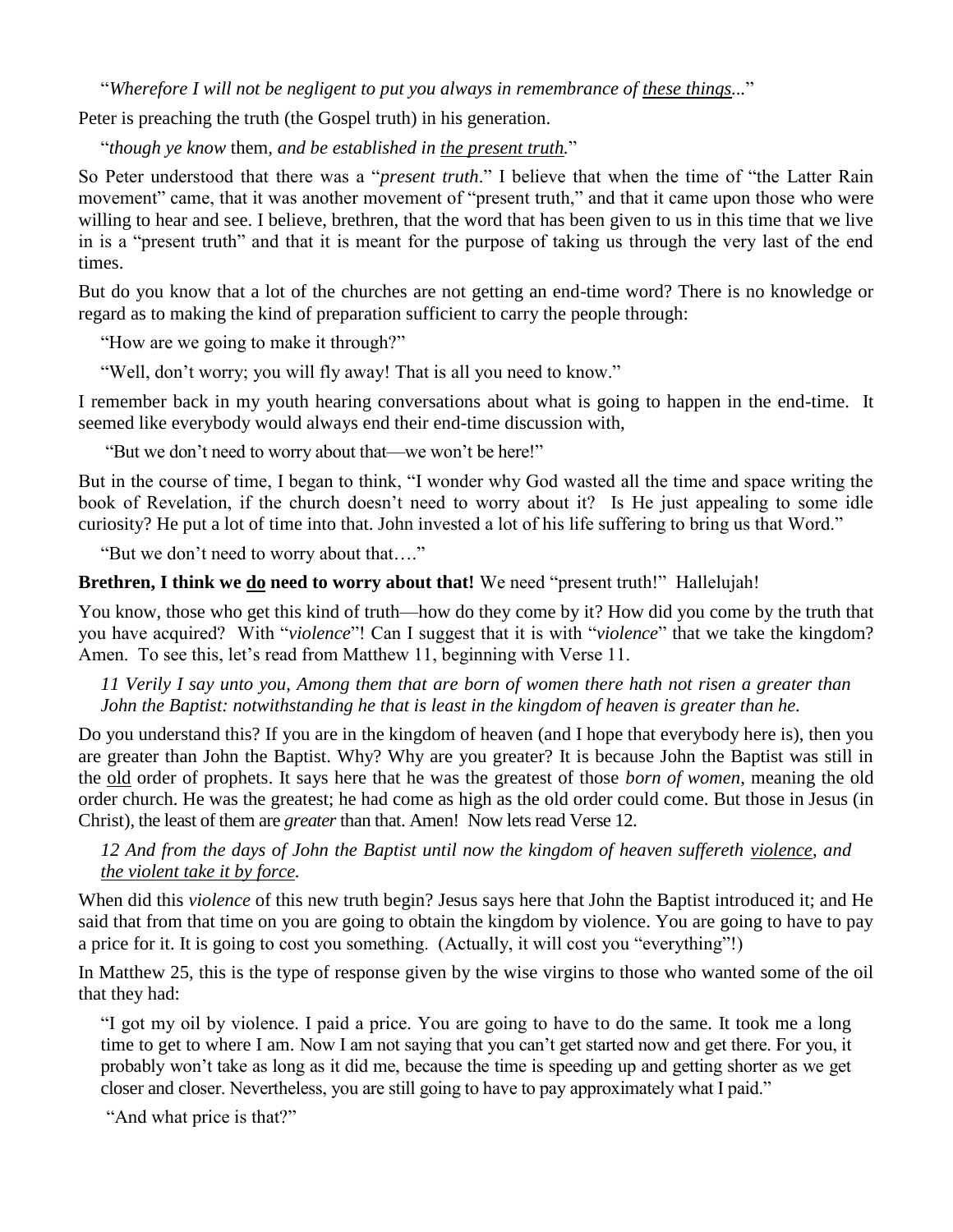"It cost me everything! You see, I was just a little more stubborn. It took me longer to give up everything. I'm not sure I have yet, I hope I have. If I haven't, the Lord has plans; He knows how to get me there."

(My goodness, I hope it doesn't cost now what it did four years ago!)

Well, let us go on. We were talking about blindness. I don't want to be blind. By the way, we are going to find that blemishes concerning "sight" are mentioned twice here in this list of twelve. I am wondering why God didn't say anything about "hearing" here in this list. It's just a question that I have; if you have the answer, you can help me out.

## **2. LAMENESS**

*18 or lame…* 

The Word here says that being "lame" was one of the disqualifications for entering in. It seems that "lameness" is also mentioned twice here in this list, in two different contexts. What is a "lame" person, spiritually? This blemish involves his "walk," doesn't it? If you are lame, your walk is hindered—isn't it? By the way, I know that there are people who take some of these physical ailments and they try to use them as a basis to make a spiritual diagnosis out of it. If they see somebody limping a little bit, they say, "Oh, something is wrong with his spiritual walk."

By the way, I have asked the Lord that too. I remember a time when I had a lot of pain in my hip and I was crying out to the Lord. I was saying, "Lord, is there something wrong with my walk?"

I believe that that kind of examination should be done on yourself, not on others. Don't go to somebody else and suggest to them that they have blindness spiritually, or that their spiritual walk is bad, or their deeds are unjust—on the basis of the pain that they have in their body. They should be asking God that themselves.

By the way (and just for the record), when my hip was bothering me I do think that there was something wrong with my walk at that time. It goes back almost thirty years ago, but the Lord did miraculously heal me of it.

Another thing concerning "lameness" is that an "injured walk" is also when we are getting off of God's path, isn't it? When we get off of God's path, what is going to happen? We are apt to fall into a pit, and that is not a good place to be.

There is a verse we should look at here. It's Hebrews 12, and Verse 13. Do you know how God wants to deal with lameness? Let's read it here, beginning with Verse 10.

*10 For they* (our natural fathers) *verily for a few days chastened* us *after their own pleasure* (it didn't seem pleasurable to me at the time)*; but he* (God) *for* our *profit, that* we *might be partakers of his holiness.*

If it is needed, God will chasten us. God wants us to be holy. He wants us to be "*partakers of his holiness.*" Again, the song that stirred our brother here last night, it had the words that God is a "Holy" God, and that "He dwells in a high and holy place."

*Isaiah 57:15 For thus saith the high and lofty One that inhabiteth eternity, whose name is Holy; I dwell in the high and holy place, with him also that is of a contrite and humble spirit….*

God wants us to be partakers of that holiness, and from this verse in Isaiah the way that we are going to be in that high and holy place is that we are going to be "*contrite and humble*." "Humility" is God's weapon against pride.

Somebody was talking here earlier about pride. Pride is a terrible thing. Do you know why pride is so terrible? It is because a proud man will not admit that he is proud. He will not admit that he is a sinner. This is why I think it is the worst of all the sins. Now a drunk, he is laying there in the gutter; he is filthy;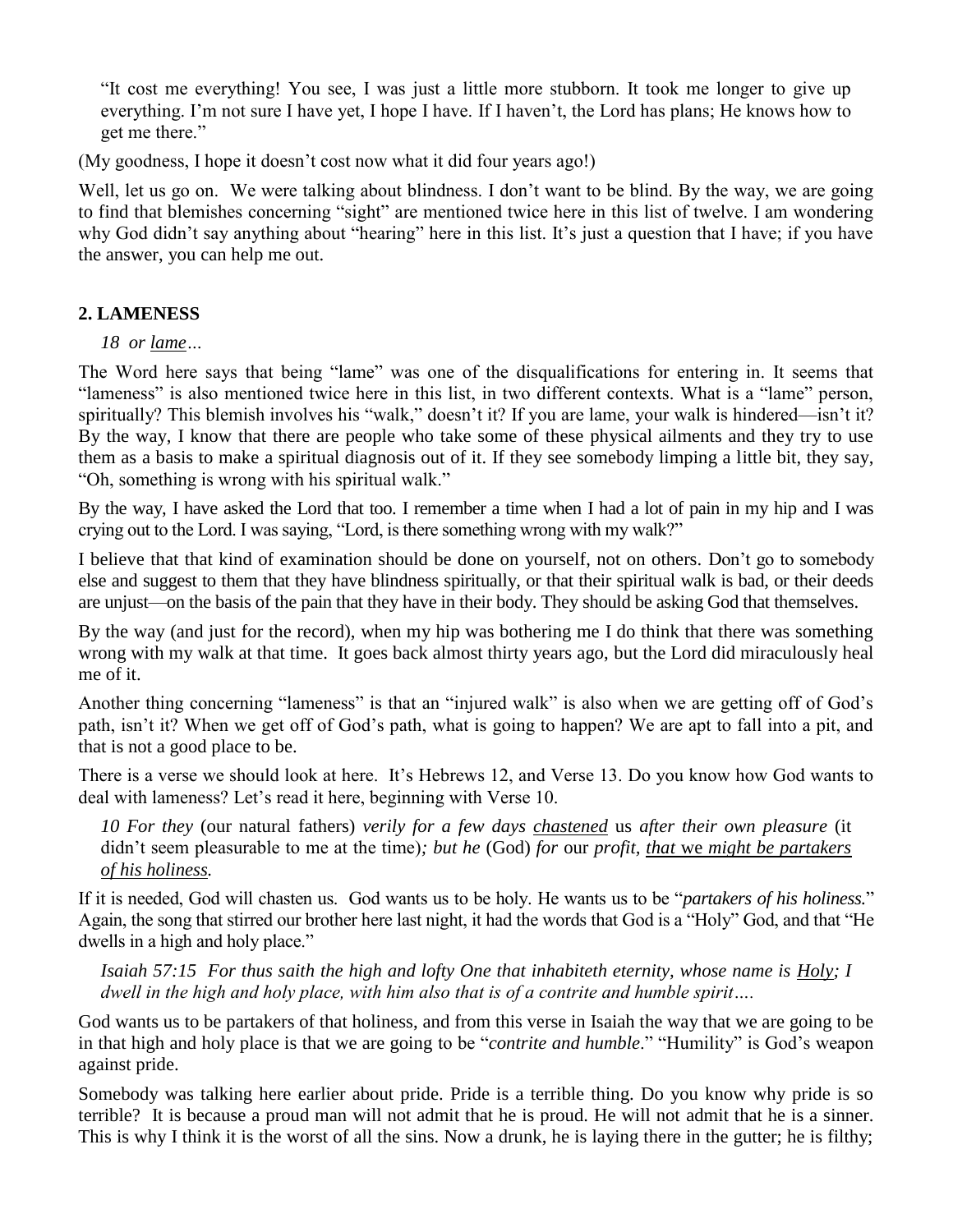drunk; out of his mind. You go to him and you say, "You are drunk," and he will admit it: "Yes, I am drunk."

I mean, you don't have to be a rocket scientist to figure it out. He can figure it out. He is drunk! He has lost his home. He has lost his job. I mean, he has lost everything! He has a problem and he knows it.

But a proud man, he can be a religious man. Do you know that you can move in pride and do it with a religious spirit? You can stand up and you can give an excellent word; and it is correct—perhaps truthful. Yet, you can do it in a spirit of pride and do it in a religious spirit. Did you know that? I think that sometimes it seems like God takes a lifetime to deal with our pride, doesn't it.

Rita and I were talking the other day about how in Daniel, Chapter 4, God went after King Nebuchadnezzar's pride. How would you like to have that kind of dealing to bring down your pride? It was prophesied to him in Daniel 4 what was going to happen and he still didn't believe it. You know, it is amazing that Nebuchadnezzar didn't kill Daniel over that prophecy. Instead he honored him. He said, "Great prophecy, Daniel!" But apparently he didn't believe it.

Then one day the king was just walking in his palace and he was just thinking about his great empire and his great kingdom, and he said, "I did it all! Me! I did it all!"

POW! Right there, God hit him! Seven years! Living like a cow!<sup>12</sup> Seven! Seven! I think just a day of that would have cured me. What kind of pride did this Nebuchadnezzar have?

Then I was thinking,

"You know, this ancient king might actually be in God's kingdom."

Nebuchadnezzar might be there. It says that he came to the place where he began to acknowledge the Lordship of our God. He said, "There is no God like the God of Daniel."<sup>13</sup>

Let's go on here back in the New Testament.

*Hebrews 12*

*11 Now no chastening for the present seemeth to be joyous, but grievious: nevertheless afterward it yieldeth the peaceable fruit of righteousness unto them which are exercised thereby.* 

*12 Wherefore lift up the hands which hang down, and the feeble knees;*

(Now we are getting to the lameness.)

*13 And make straight paths for your feet, lest that which is lame be turned out of the way, but let it rather be healed.*

In other words, God's desire for these blemishes is that we be healed of them. Not just turned out; not just refused; but He has a plan for healing it. **So there is hope! No matter what your blemish is, there is hope! God wants to heal it**. **Amen.**

## **3. FLAT NOSE**

 $\overline{a}$ 

*18 or he that hath a flat nose…*

Let's go to the next one, the "flat nose." Now He is worried about the shape of our nose. Pinocchio did not have a flat nose, but he wouldn't have qualified because he was a liar. Now what does the nose speak of? "Discernment." Yes, the nose is an instrument of discernment.

How many times have you heard someone say, "I don't know, but I smell something funny around here." You know? Spiritually speaking?

<sup>12</sup> Daniel 4:33

<sup>13</sup> Daniel 4:37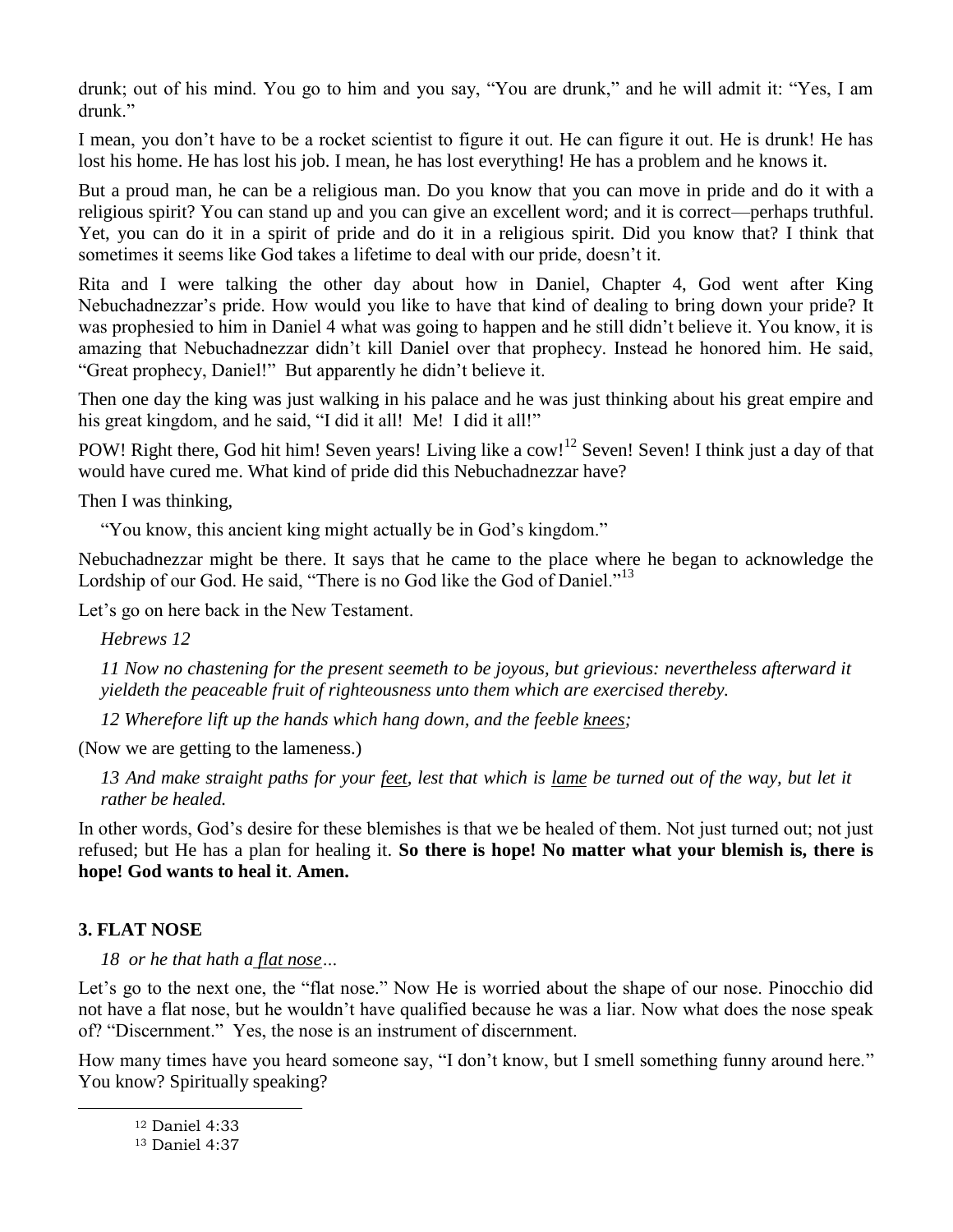In the natural, it is not my best gift. Okay? I can put up with smelly things that sister cannot put up with. I have said to her many times, "You know, I wonder if you have a "spiritual nose" ministry, because you are picking up things with your nose all the time in the natural? Maybe we need to develop this spiritual nose ministry among the brethren."

You know, I heard somebody talking about a situation that happened recently, of a church with 10,000 members, growing and prospering; and yet the pastor was living in sin. What is the problem among the people of this church? Somebody (or everybody) is blind! Somebody (or everybody) cannot smell! Do you follow what I am saying? Where is the discernment; and where has discernment gone?

By the way, you know that the condition of your sense of smell affects your sense of taste. Did you know that? If your nose is plugged up, you can't taste much. You can taste sweet and sour and salt, and that is about all. It really affects your ability to taste specific flavors, when you have your nose plugged. There are some very interesting verses in Isaiah about discernment. Let's go to the Scriptures.

I believe that some of the situations that we see happening in some of the churches today, it is the very thing that was happening in the days of the old prophets. It is happening again today. Brethren, the prophetic Word is for all generations. It is alive! It is active! It has power and life in it!

## *Isaiah 5:20 Woe unto them that call evil good, and good evil; that put darkness for light, and light for darkness; that put bitter for sweet, and sweet for bitter!*

What was the problem? What happened? It was a lack of discernment. They have come to the place where they don't know any more what is good and what is not good. You see, the world is pressing this standard. It is pressing it on the people. It is pressing it on our children. The television programs are pressing this upon us. They say, "There is nothing wrong with Johnny having two daddies, or Jane having two mommies. It is just another alternate lifestyle." You see, they are saying that what is evil is good and what is good is evil; and they say,

"Oh, they are just a bunch of bigots: those people that talk about God."

They are talking about a people who really are good, but they are saying that they are evil. You see, the world is slowly buying this thing. This is the agenda of education, to take away all moral ability to make moral judgments. They are pressing it hard. This is why they are so against home schooling; it is because God's values are being taught in home schooling. But do you know what? This experiment (trying to brainwash all the children) is not working, and they haven't caught on yet that it is not working.

We had a case of vandalism recently against our building. I haven't seen what they have done yet. I was down there working in the building Monday. I must have spent four or five hours there. I was trying to put a different electrical switch in, and there is ancient wiring in that building that just does not follow our normal standards. It took me an hour to figure out how to do this. Then I left the building and about an hour after I left it, I got home and I received a call from the neighbor next door to the building. She said, "Some kids came with clubs and beat your sign to pieces."

She said, "Oh, but another neighbor (the neighborhood watch guy) caught them. Well, previously the guy had been a bit of a thorn in our flesh (this neighborhood watch guy) because, for example, he comes and examines how often you mow your lawn. He called the city one time because he didn't think we mowed our lawn often enough. But I will probably be thankful for the guy. He called the police and he had the names and he knew who these kids were and everything.

So I called the police department and they said, "Oh, you have to call the youth department." So I called the youth number. Sergeant Zampella answers the phone. I told him my name, and who I am representing and what I am calling about. But he said, "We don't have the report yet." And he said, "You know, I am interviewing a kid right now that beat his sister up with a table; and when the mother tried to restrain him, he tore the whole house apart." I said, "Oh my! You have much worse problems than our broken sign." He said, "Call me tomorrow."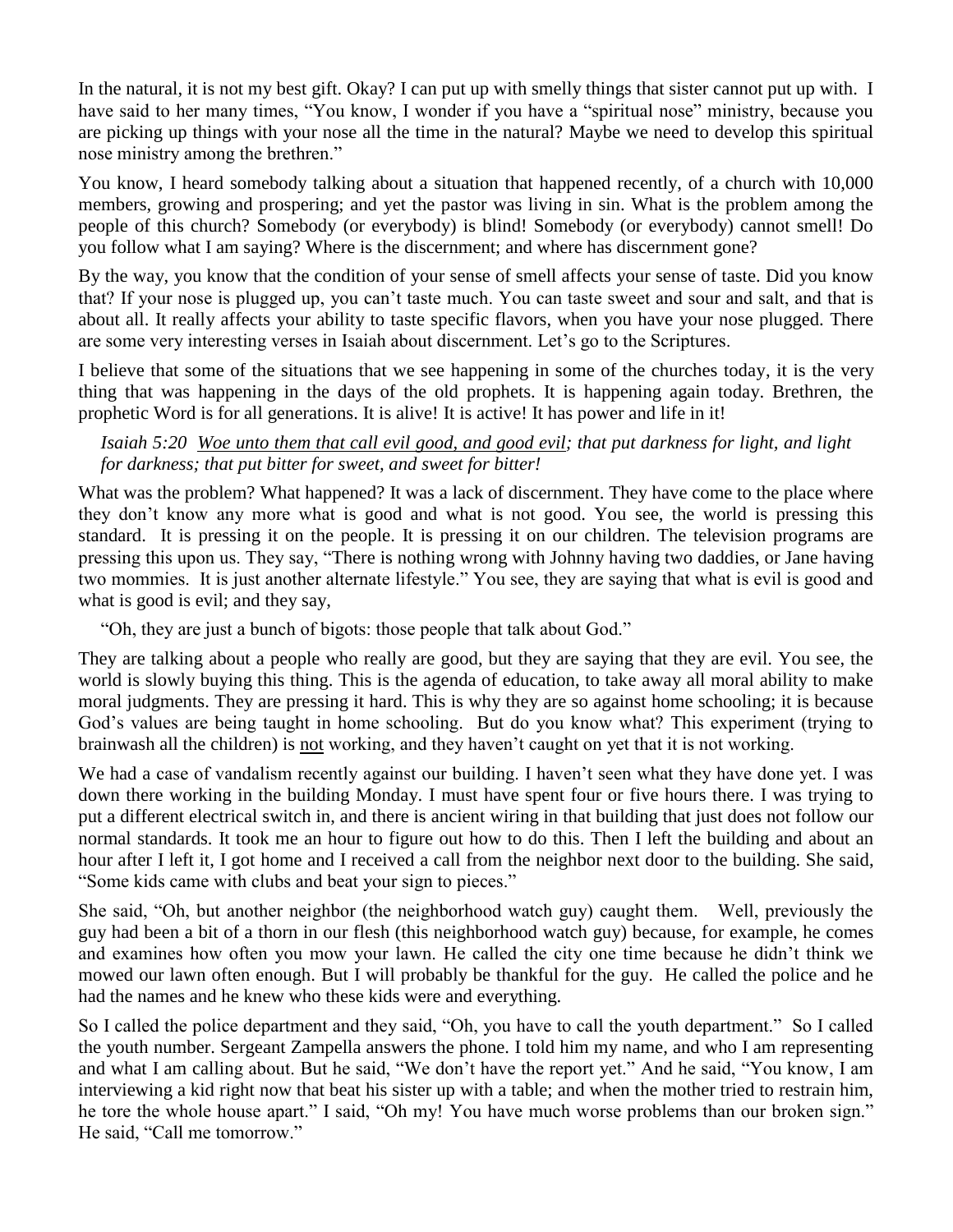I called him the next day and the same sort of situation was going on in the police department. So I am thinking to myself, "What in the world is happening to the children of the world? They are going crazy." I am thinking, "From a policeman's point of view, they must think that everyone in the world is like this. They do this all the time." No wonder police are cynical when you encounter them and you try to give them your excuse for whatever they were stopping you for.

"Yeah, yeah, yeah! I have heard all these stories before. Everybody is rotten. Everybody has a lie to tell me; and I don't believe anything anymore!"

This experiment is not working. Okay?

Turn to Ezekiel 22, and it is the same thing there. It is the same thing, almost word for word. Let us begin with Verse 25,

*25* There is *a conspiracy of her prophets in the midst thereof, like a roaring lion ravening the prey; they have devoured souls; they have taken the treasure and precious things; they have made her many widows in the midst thereof.* 

*26 Her priests...*

How many of you believe that God intends for us to be a nation of priests? Not a religious order, but a nation of priests. Priests are people who are intercessors before God. The church is the nation of priests. Malachi calls us "*the sons of Levi*," and he says that God is purging the sons of Levi with fire.<sup>14</sup> Why? To make them an acceptable offering before the Lord.

*26 Her priests have violated my law, and have profaned mine holy things: they have put no difference between the holy and the profane...* 

Do you know what the word "*profane*" means? It doesn't mean just cursing and swearing. It means that they have made the holy things into "common," "ordinary" things. In other words, "holiness" is gone. "Holiness" is not how high I can make my collar and how long my sleeves, and how black my clothes are. That is not holiness. Holiness is the dedication and sanctification that I have unto the Lord.

You know "sanctification" is an interesting word, isn't it? I went for years and never really knew what that word meant. Long ago I went to Alaska, and I got in with the Nazarenes up there. They were good people and I loved them.

I noticed that every Sunday night the preacher would get up and say, "Who has a testimony tonight?" The older folks, who I looked up to as being the elders, they would get up and say,

"I am saved and sanctified; and I am glad that I am."

I thought, "What? The 'saved' part and the 'glad that I am' part I can figure out, but what does this thing of being 'sanctified' mean?" I went for years, and nobody ever really defined what being sanctified meant. They just said, "Well, sanctification is the second work of grace. We are all sanctified." I don't think many of them really knew what it meant either. Today I know that being sanctified means that I have given myself over completely to holiness unto the Lord. It means that I have totally sold out to Him. That is my present time definition.

*26 Her priests have violated my law, and have profaned mine holy things: they have put no difference between the holy and the profane, neither have they shewed* difference *between the unclean and the clean, and have hid their eyes* (they have blindness here, too) *from my sabbaths, and I am profaned among them.* 

<sup>14</sup> Malachi 3:3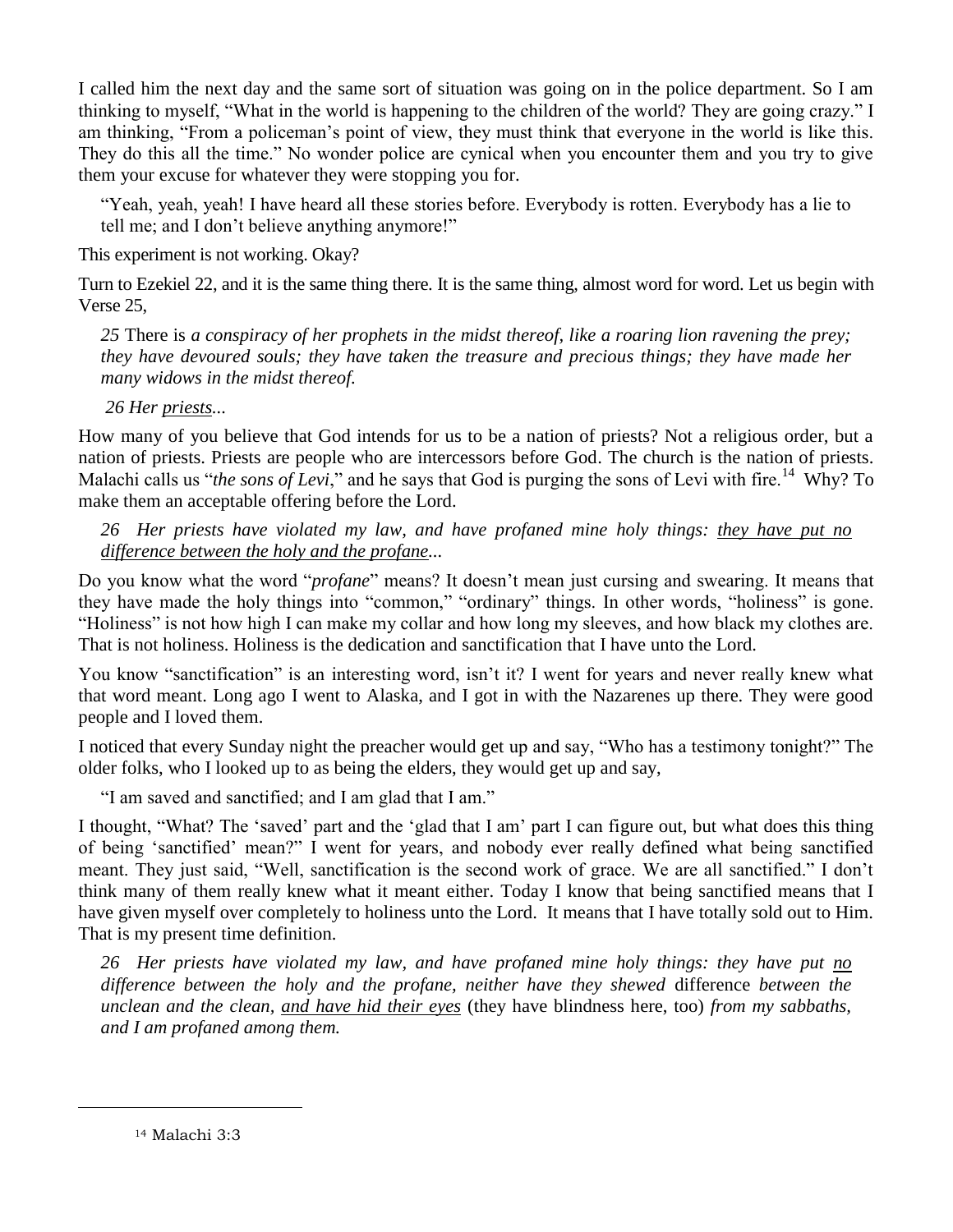Let me go back to "blindness" for a minute. Okay? I can think of two situations of blindness. First of all, let's consider Eli the priest. If you go to 1 Samuel, Chapter 3, there is a discussion going on concerning the spiritual blindness that was going on in Israel in the days of Eli, and also Eli's personal blindness.

*1 Samuel 3:1 And the child Samuel ministered unto the LORD before Eli. And the word of the LORD was precious* (it was rare) *in those days; there was no open vision.*

These people were living without the word of the Lord. They were not hearing anything from the Lord. It says, "*there was no open vision*"—they didn't even have a revelation at all.

The next verse (Verse 2) is very interesting. Verse 1 spoke of the lack of vision in the nation, and now in Verse 2 it speaks of Eli's personal blindness.

*2 And it came to pass at that time, when Eli* was *laid down in his place, and his eyes began to wax dim,* that *he could not see;*

Now look and see that this could affect even the house of God. The next verse says:

*3 And ere the lamp of God went out in the temple of the LORD, where the ark of God* was*, and Samuel was laid down* to sleep.

The danger was that even that lamp of the Lord was in danger of going out.

Another man with a blindness problem was Isaac.

*Genesis 27:1 And it came to pass, that when Isaac was old, and his eyes were dim, so that he could not see…*

Do you know what happened to Isaac in this chapter because of his blindness? He was deceived! He was spoofed. He gave the blessing to Jacob instead of Esau.

*23 And he* (Isaac) *discerned him not* (Jacob)*… so he blessed him.*

It turned out in God's will, but nevertheless I think God could have shown him in some other way than by deception. Because of his natural blindness, Isaac was deceived. He felt, he smelled, he did all of the other things; but he couldn't see and he was taken by a clever Jacob.

Turn now to Ezekiel 44, and beginning with Verse 10. These are the results of no discernment.

*10 And the Levites that are gone away far from me when Israel went astray, which went astray away from me after their idols; they shall even bear their iniquity.*

*11 Yet they shall be ministers in my sanctuary,* having *charge at the gates of the house, and ministering to the house: they shall slay the burnt offering and the sacrifice for the people, and they shall stand before them to minister unto them.*

These are those who have been proven unfaithful.

*12 Because they ministered unto them before their idols, and caused the house of Israel to fall into iniquity; therefore have I lifted up mine hand against them, saith the Lord GOD, and they shall bear their iniquity.*

Now here is a result of spiritual blemishes. They went after idolatry. These were sons of Levi.

*13 And they shall not come near unto me, to do the office of a priest unto me, nor to come near to any of my holy things, in the most holy* place (they were locked out of holiness)*: but they shall bear their shame, and their abominations which they have committed.*

They were going to be allowed to do earthy, natural, outer court oriented things. They could minister to the people; they could slay the burnt offering; but they couldn't offer it before the Lord.

*14 But I will make them keepers of the charge of the house, for all the service thereof, and for all that shall be done therein.*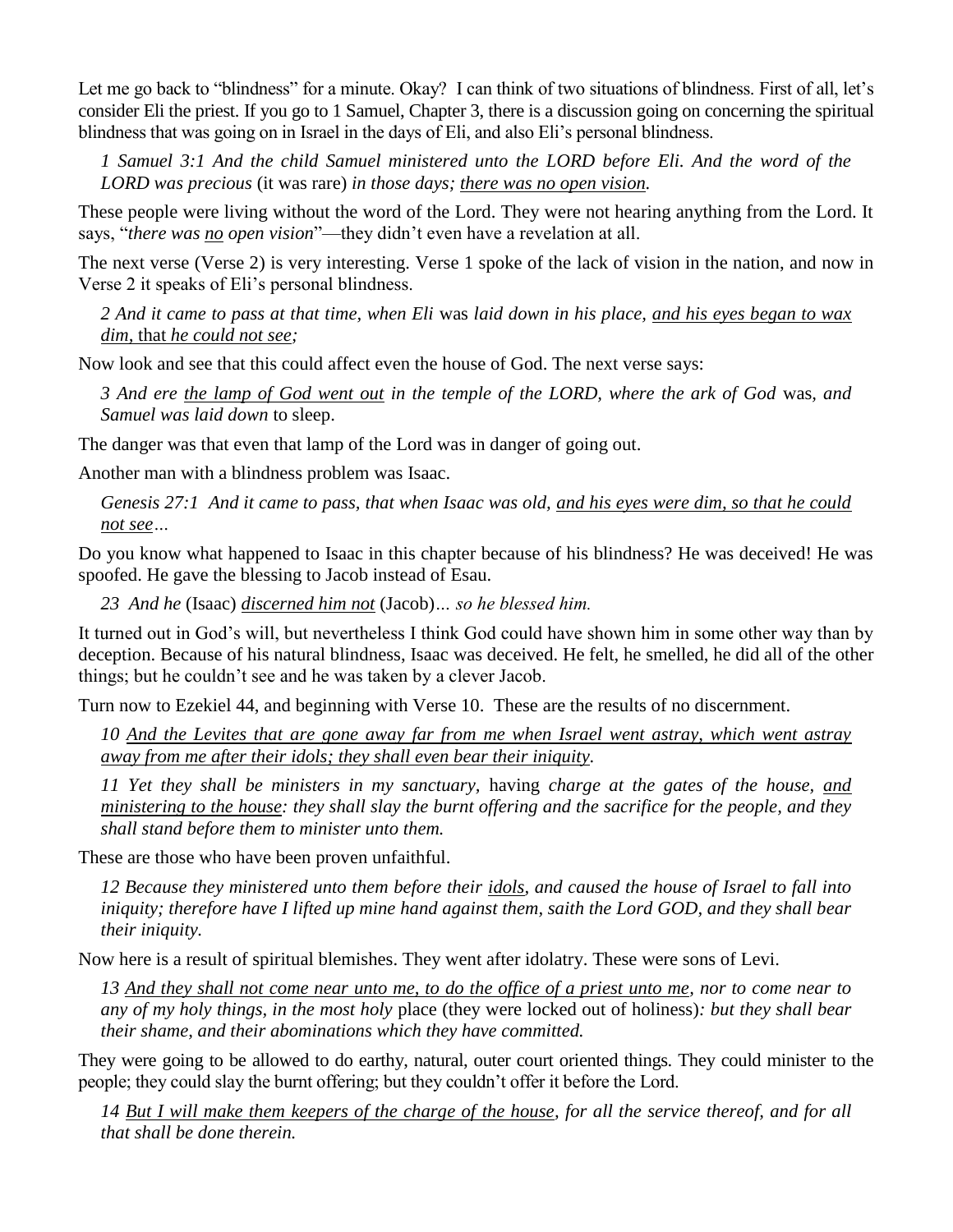Now let's look at Verse 15, and here is the contrast.

*15 But the priests the Levites, the sons of Zadok, that kept the charge of my sanctuary when the children of Israel went astray from me...*

You see, the sons of Zadok were a different line than the line of Eli. Eli was from the line of Ithamar. Zadok was from the line of Eleazar and Phinehas. If you remember,<sup>15</sup> the Lord made an everlasting covenant of priesthood with Phinehas when Phinehas took the spear and he thrust it through those that were committing fornication in the plains of Moab. It was when Israel was in the business of repenting. They should have all been repenting, but some were ignoring it. (You can see in this passage in Numbers the importance to being sensitive to the spirit of repentance and getting in and getting onboard.) Because of their sin, a plague broke out among the people of Israel. But by what Phinehas did, the plague was stopped and God made an everlasting covenant with Phinehas; and now the sons of Zadok are from that line. Amen.

*15 But the priests the Levites, the sons of Zadok, that kept the charge of my sanctuary when the children of Israel went astray from me, they shall come near to me to minister unto me, and they shall stand before me to offer unto me the fat and the blood, saith the Lord GOD:*

*16 They shall enter into my sanctuary, and they shall come near to my table, to minister unto me, and they shall keep my charge.*

So I want to be among the sons of Zadok, don't you? Hallelujah! There was and is a difference.

## **4. ANY THING SUPERFLUOUS**

#### *18 or any thing superfluous,*

I don't have a whole lot of scripture on this. Do you know what something "superfluous" is? It is: "something that is extra; accessories." In the natural, something "superfluous" would be things growing on your body that don't belong there. Of course, if they are major superfluous things, we usually go to doctors to have them removed.

But what does this mean "spiritually"—to have anything "superfluous"? It's when you have something growing where it doesn't belong. And, well, it is something that is a monstrosity! It is a bad distortion. It is a disfigurement. It can typically be something that is badly out of balance or poorly proportioned.

Did you know that we need to be in balance in the things of God? I believe that the purpose of the Book of James is to put us in balance. It says there that, "*faith without works is dead*." So in other words, if I just talk about faith and I don't really have anything to back it up in my life, then I am out of balance. I have something "superfluous."

My definition of something superfluous is, "majoring in minors and minoring in majors." Something that should be really important, you are making light of it. You are saying,

"It doesn't really matter. It doesn't matter what we believe about that."

But then, there are things that really don't matter and yet you are making a big deal out of it. You are making it something that is superfluous. If anyone has some better revelation on what superfluous means, help me out.

Someone here has just mentioned, "tattoos and piercings." Yes, those are things in the natural that fit the category of something that is "superfluous."; and yes, they do give a picture of a spirit that is overwhelming the individual.

<sup>15</sup> See Numbers 25:1-13, Psalm 106:28-31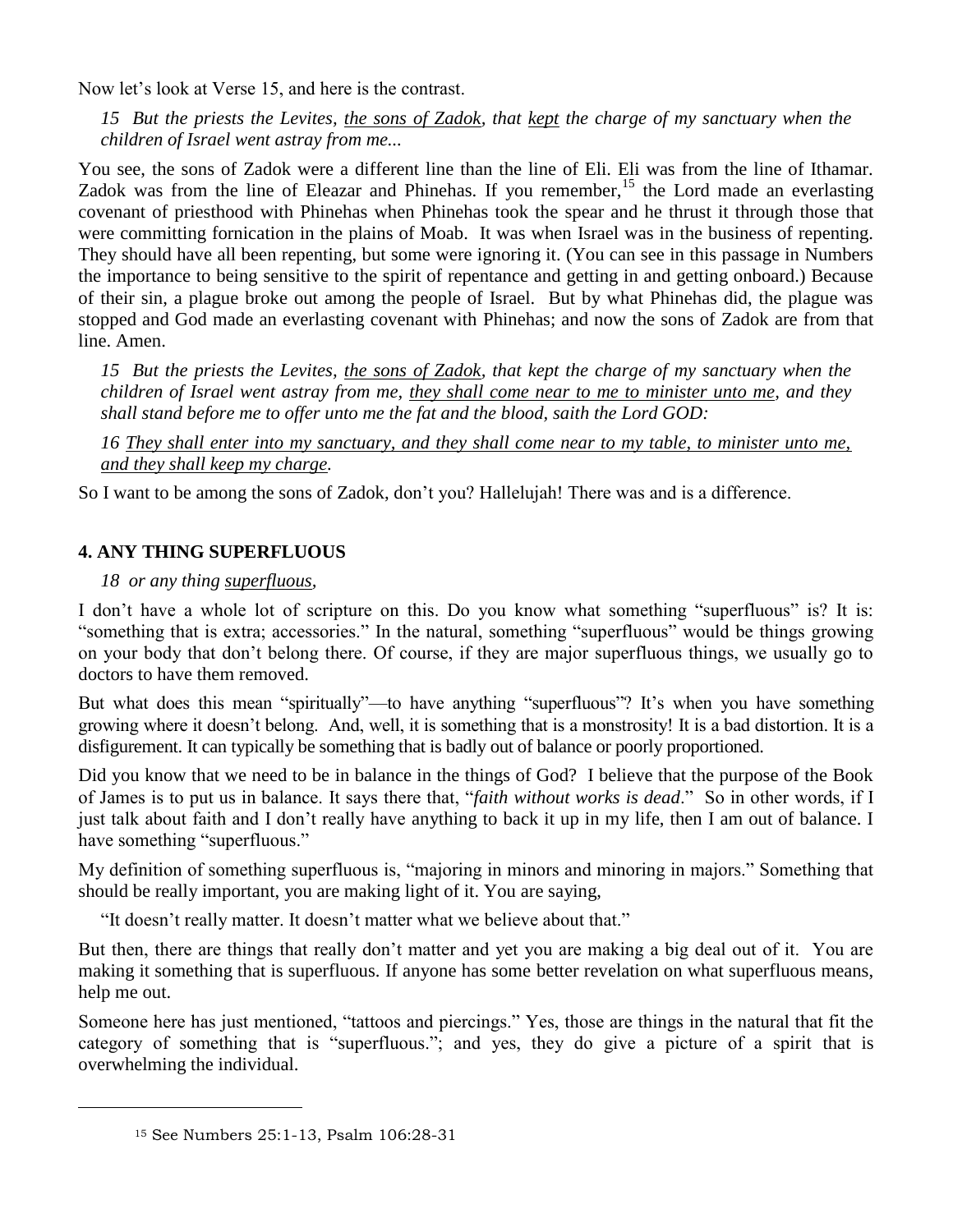By the way, that sort of thing in the natural is addressed in the in the Word as well, in Leviticus where it says that the people of God were not to have any writing on their body.<sup>16</sup>

## **5. BROKEN FOOTED**

## *19 Or a man that is brokenfooted…*

The next one is "broken footed." This means a foot that is either broken or out of joint. You would say that someone with this sort of problem is going to be lame, but I believe that this spiritually is something that is more than just being lame. I think that Proverbs 25:19 really explains this thing about the foot.

"*Confidence in an unfaithful man in time of trouble* is like *a broken tooth, and a foot out of joint.*"

What I see here, for example, is when somebody gives you their word that they are going to be at a certain place at a specific time. They are saying that they are going be reliable to do the job.

"Brother, I am behind you. Go for it. I am backing you up."

But you get out there in the heat of battle and you look around, and, "Where is he?"

"Uh, well something came up and I couldn't make it."

"Well I slept in, I was overtired. I just couldn't make it."

"But you gave me your word. You said that you were going to be here to help me. I can't do this alone<sup>"</sup>

"Well, I am really sorry, but something more important came up."

Are we going to put confidence in somebody like that? You know there are people like that. This is their lifestyle, and I believe that this is speaking of a type of spiritual lameness.

When I was working doing these furniture jobs, we would go down to the City Mission sometimes and hire people. I remember a situation where my thoughts were,

"This fellow was skilled, he could do the job. Why is this guy living down at the mission? I am going to give this fellow a real chance. I am going to get him and take him under my arm. He is going to get a good income going here and then he can branch out of that place, and you know, get another job. As soon as we get a big job coming in I'll be trying to find the guy."

Well, the time came and I called the mission; and I was told, "We don't know where he is. We haven't seen him for two days."

"So where is he?" I get the phone number of some brother-in-law or something. He says, "I don't know. I haven't seen him either. He seems to be gone."

I can't trust the guy. I can't rely upon him. He gives his word, but he won't back his word. Now this is a character flaw. God is saying that with this kind of character flaw, you are **not** going near the veil.

You say, "Well, that kind of behavior is just childishness."

Okay, then you need to grow up. You need to mature then or you are not going to enter in.

I want you to see how this unfaithful manner contrasts with how God regards His own Word? Let's look in Psalms. Just read the verse here in Psalm 138 as to how God regards His Word.

*Psalm 138:2 I will worship toward thy holy temple, and praise thy name for thy lovingkindness and for thy truth: for thou hast magnified thy word above all thy name.*

<sup>16</sup> See Leviticus 19:28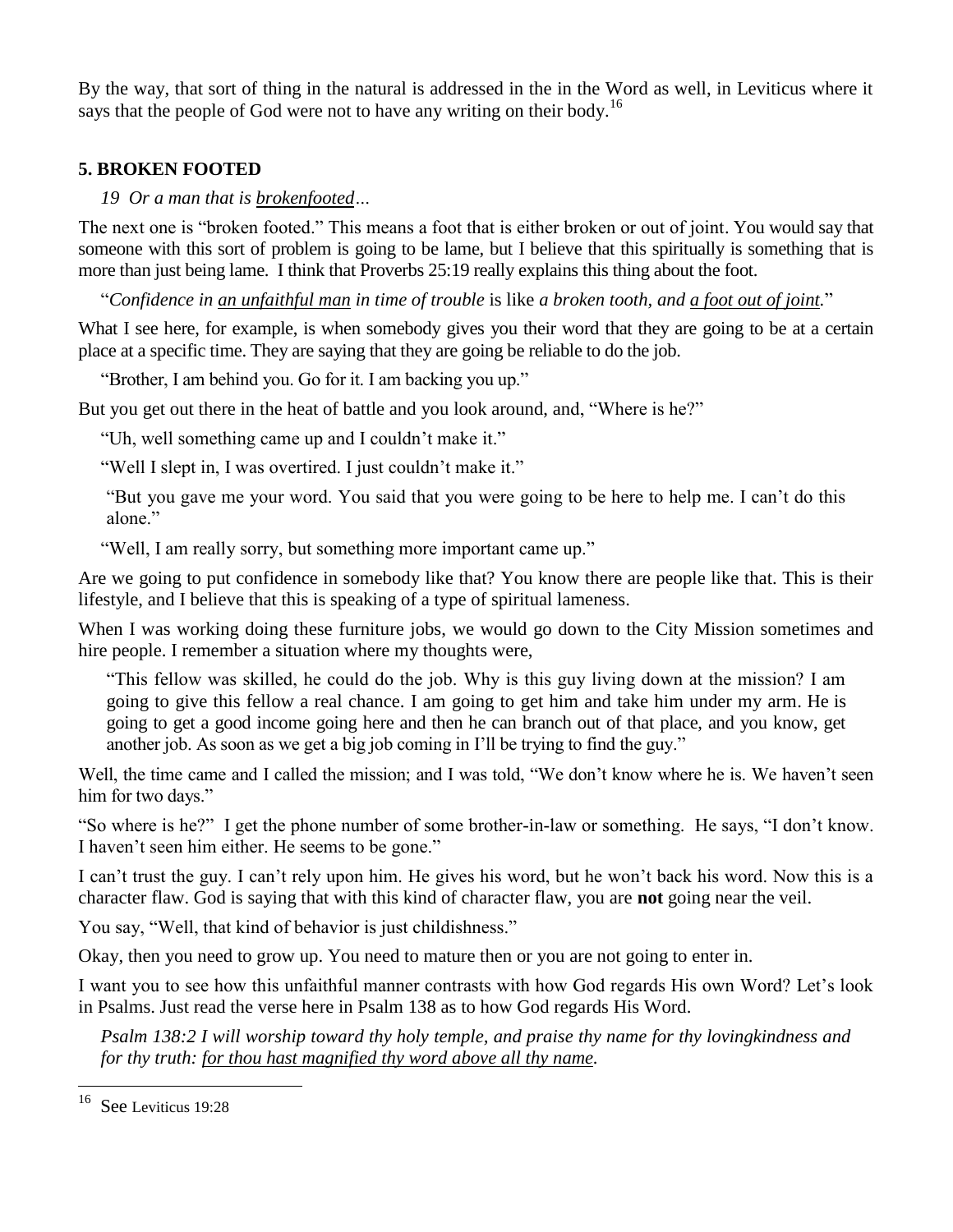You know, God sticks with His Name too, doesn't He. There is something very reliable about the Lord. There is something very reliable about the Word of the Lord. We need to know who our God is. Maybe when He says, "I don't know you," it is because we don't know Him.

How many of you know that God has given you a promise? Some of you have pleaded with the Lord about your children, and what did God say to you? Has He said anything to some of you? He has said some things personally to us. He said,

"I know how to save your children. You don't know how, but I do and I will do it."

That means that everything that it is possible for God to do, He is going to do it to keep His promise. Now there is one thing that He can't do and that He won't do. He will not force somebody into the kingdom of God. But, you know, when I examine the ways of God and the ways that He has dealt with me, I know that He is going to be able to do the job. He promised He would do it. He promised us that He would get us into the kingdom. He is going to do it. Do you want it?

Now you know the only thing that is going to change this is if you change your mind. People start praying to God, "Oh God, deliver me!" So God starts delivering you. He starts, you know, bringing circumstances of fire and other uncomfortable things into your life. There are spiritual tsunamis, volcanoes, earthquakes and things like that that come across your soul. You say, "Oh God, I can't take it any more! Back off? Back off, will You?"

Or maybe it's about your kids; that rebellious son of yours.

"Oh God, do whatever You have to do to save him."

So God begins to do whatever He has to do to save him.

"Oh God, he is suffering so! Back off a little bit, will You?"

"Oh, God, did You have to get the police involved? Did he have to get arrested?"

So God is just watching. He tells His angels to back off. He tells them,

"I think our man has changed his mind. I don't think he wants his son saved after all."

Are we going to let God do what He said in His Word that He is going to do? Or are we going to try to put our hand to the ark and steady the ark and help God out? It isn't going to work, is it?

Okay, that was "broken footed."

## **6. BROKENHANDED**

#### *19 Or a man that is … brokenhanded*,

"Brokenhanded" is the inability to grasp and retain what God gives us. Spiritually speaking, we have to put our hand to it; and we have to put a **grip** on the thing. There is a verse in Hebrews that says this.

#### *Hebrews 2:1 Therefore we ought to give the more earnest heed to the things which we have heard, lest at any time we should let* them *slip.*

It gives me a picture in my mind of holding on to a rope. You see, there is always pressure on that rope; and who but the Devil is pulling on the other end of that rope? He wants to pull the thing out of our hands. He wants to pull the Word out of your hands, spiritually speaking, so that you have lost your grip on the things that will give you the faith to walk through what you have to walk through. If you start to loosen your grip on that thing, what is going to happen? You are going to slip and you have lost it. Even if you get your grip back, you have lost ground and you are going to have to take it back again.

So you are going to have to pull back, pull back, pull back! Because there is always resistance against us. If you go over to Titus 1:9, we can read it there: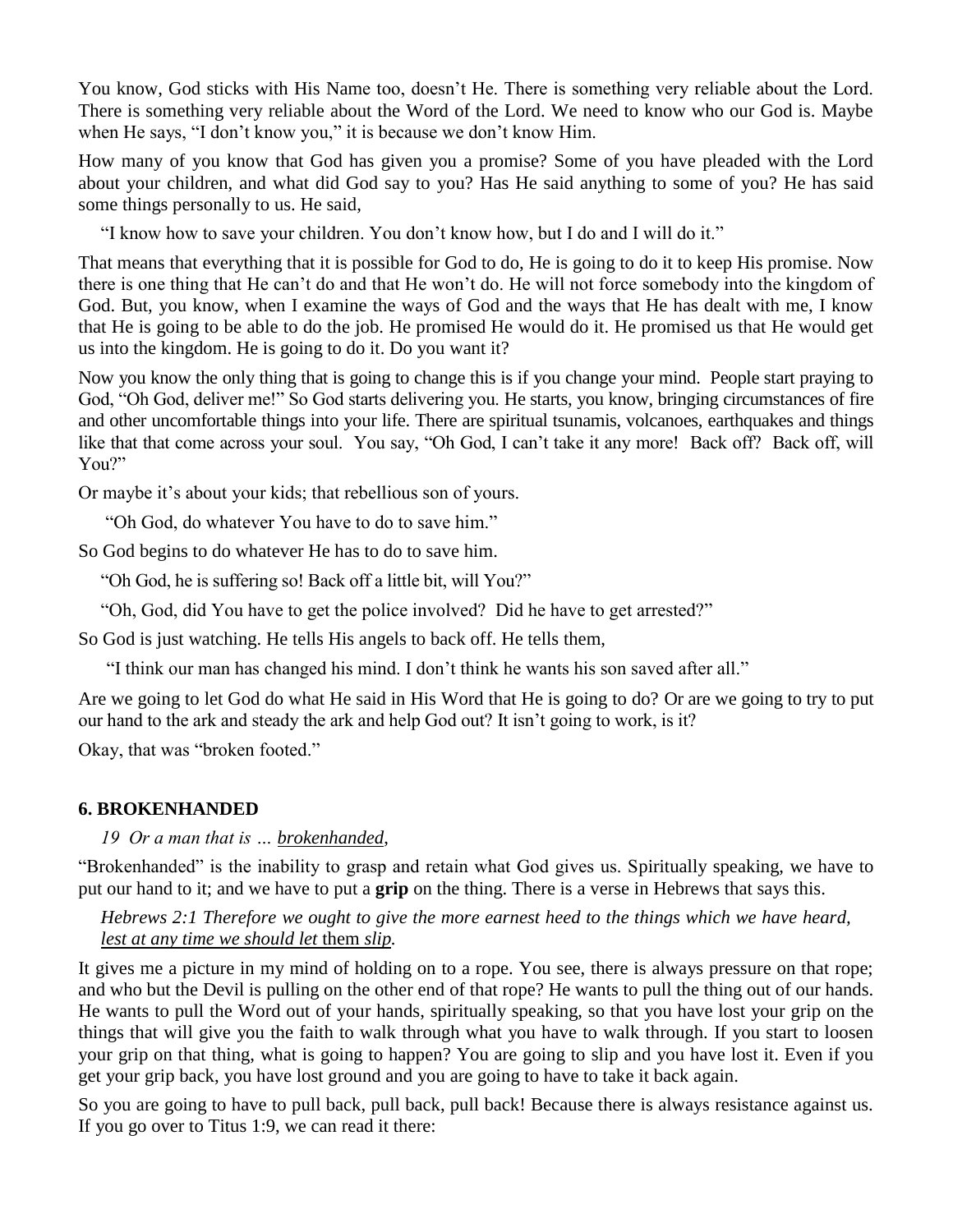"*Holding fast the faithful word as he hath been taught, that he may be able by sound doctrine both to exhort and to convince the gainsayers.*"

"*Holding fast*" implies effort, doesn't it? It does not speak of the life that you have in the hammock. It is activity! It is strenuous activity! It is "occupying"! Amen!

## **7. CROOKBACKED**

## *20 Or crookbackt…*

"*Crookbackt*" means "hunchbacked." So, spiritually speaking, the "Hunchback of Notre Dame" would not have qualified. It is a flaw in the backbone.

Do you know what the backbone represents? How many times have you heard somebody say, "Why do you think God gave you a backbone? Is it not so that you will stand up for what you believe?"

So this spinal flaw speaks of a lack in moral uprightness.

"Why are you not morally upright?"

"There is something crooked in this fellow. I don't know what it is."

The man is not straight; he is not upright, and there is a lack of purity. He will not inherit the kingdom of God.

Another thing that I believe it speaks of is "a welfare mentality." A welfare mentality is where one is unable to "bear one's own burden." It's where you are always expecting others to bear your burden; everyone else owes it to you. If you have a crooked back, you can't bear a burden. What does it say in the Word?

*Galatians 6:5 For every man shall bear his own burden.*

This flaw of having a crooked back also speaks of the inability to handle pressure or difficulty. If that is our problem, we need to be crying out to the Lord to be cured of this problem. It can be a picture of laziness.

Having a drug culture mentality can be an example of this sort of thing. Have you ever had dealings with the drug culture people? The "marijuana smoking," LSD, "heroin shooting" (and now, "cocaine sniffing") people? There is a wasteful, lazy, welfare type of mentality among them. They cannot bear their own burden. They are always broke. They are always wasting money. They get a big paycheck, and the drug dealer gets half or all of it; and then they are begging for bread. You will find that they have tallied up a collection of ten to fifteen unpaid traffic violation tickets with the police; they are losing their car; they are losing their home; their job; they are losing their spouse and their children—they are losing everything!

This kind of mentality will not qualify you as a priest. This is what God is saying. Okay? If you don't like it, don't be mad at me; I am just telling you what God is saying here.

## **8. A DWARF**

## *20 or a dwarf…*

What is a dwarf, spiritually speaking? It is someone who never grows up, or comes to spiritual maturity. Spiritually, there are some people my age; they can say that they have been Christians for forty-five years, but they are dwarfs—some so lacking in growth as to be spiritually bankrupt. It is an infantile mentality. Let's go to 1 Corinthians 13, and Verse 10.

*10 When that which is perfect is come, then that which is in part shall be done away.*

"Childhood" is "*in part*", isn't it? But "sonship" is "perfection." Then the Word goes on: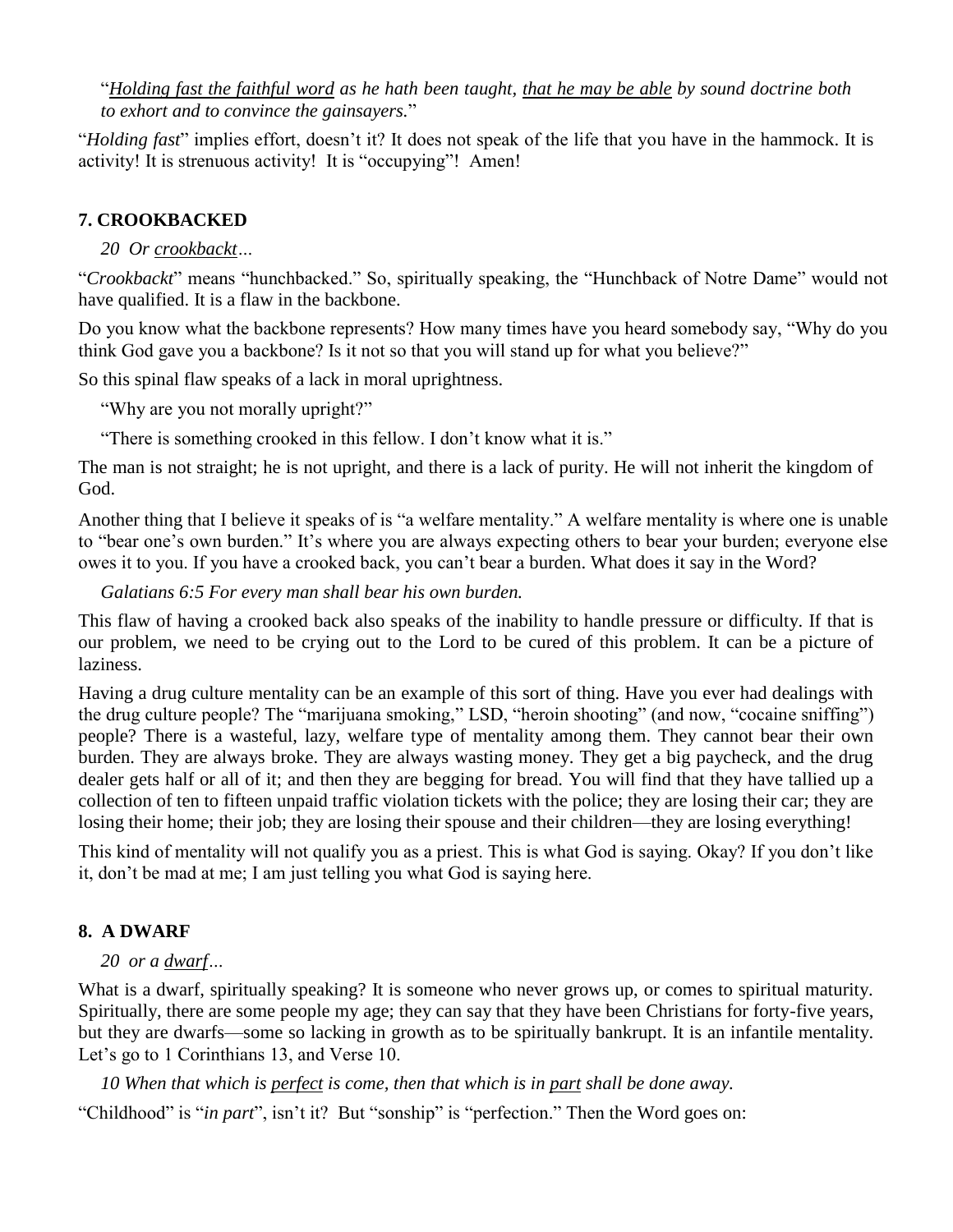*11 When I was a child, I spake as a child, I understood as a child, I thought as a child: but when I became a man, I put away childish things.*

There comes a time when we have to put away childish things. I see men that are forty and fifty years old buying big \$30,000 toys to go stirring up mud out in the field somewhere. I see these big vehicles parked in their driveway. By the way, if you have a big vehicle, I am not against you. I don't know what you have at home, but these great big things—you have to climb up a set of steps to get into them. Some of them have tractor tires on them. And you are going to commute to work in that thing? You are going to get eight miles to the gallon of gas on that thing? Is this something to take your family to church? "Oh, I go mudding on weekends in that thing."

"*but when I became a man, I put away childish things.*"

I left that thing behind in the sandbox along with my imaginations and my childish thinking. Spiritually, there are people who are just like this, that cannot get over a childish level of interpretation of the Word of God. If you find yourself there, cry out to God! Say,

"My God help me! My God, I want to understand spiritual things on an adult level."

You know, you may have to press in a little bit. Growing up may be difficult, but God expects it. God has nothing against children. Children are necessary. The outer court is meant for children, but the purpose of God is for us to come higher up and further in. The ultimate goal, brethren, is there in the holy of holies: the mercy seat being that goal.

In Ephesians 4, there are verses that you know so well. Time and time and time again we are hearing them. Let's start with Verse 12. It follows Verse 11, which spoke of what God has given to the church,

*12 For the perfecting of the saints, for the work of the ministry, for the edifying of the body of Christ.*

*13 Till we all come in the unity of the faith, and of the knowledge of the Son of God, unto a perfect man, unto the measure of the stature of the fulness of Christ.* 

Does that sound like childhood? No, it doesn't.

*14 That we* henceforth *be no more children,* (Here is the thing that happens to children) *tossed to and fro, and carried about with every wind of doctrine…*

Being *tossed to and fro*, and being *carried about with every wind of doctrine*—this is a mark of spiritual childhood. A new wave of doctrine comes blowing in and,

"Oh, let's go that way!"

"Oh, let's go to Toronto!"

"Oh, let's go to that place in Florida!"

"Oh, it is going on in Texas!"

"No, it is in Colorado!"

To and fro! Tossed this way and that way!

"Oh, this guy has just put out a new book! Oh, it is the hottest thing!"

"*Tossed to and fro*" by every fashion of religion that is the hottest and newest thing.

"I want to be in on it!"

By the way, there are pastors that are like that. They will go to a great extent to learn what this new guy is all about. "I want to get in on that. I want to have 10,000 people too, just like he does."

Childhood! Childhood!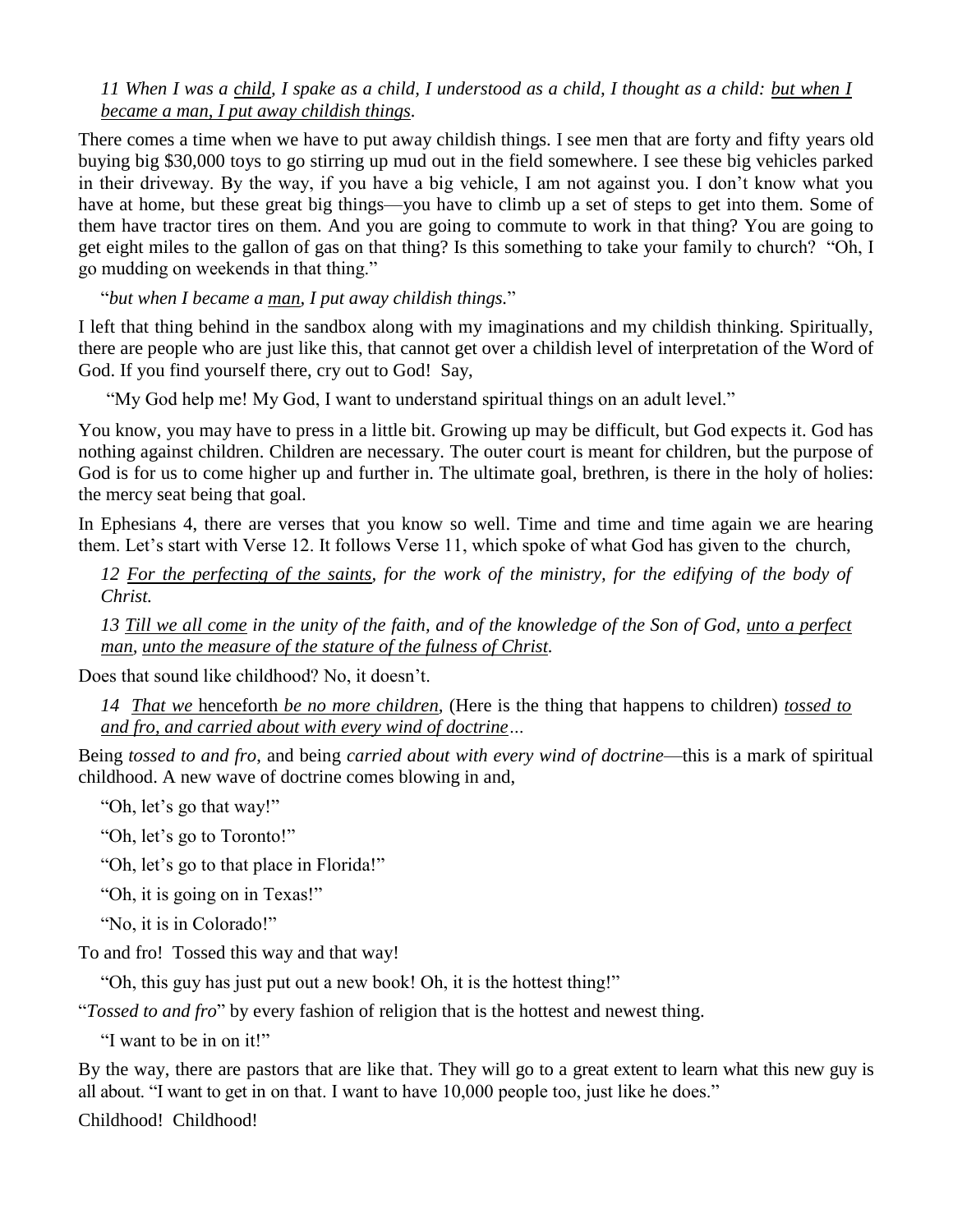*14 That we* henceforth *be no more children, tossed to and fro, and carried about with every wind of doctrine, by the sleight of men,* and *cunning craftiness, whereby they lie in wait to deceive;*

You know, if you want to deceive somebody, you can deceive children pretty easily. That is how perverts get them—they deceive them. Childhood!

By the way, there is something here about God that we need to see. Why does He want us mature? You know, I don't think that God can really share His heart with a child. There are *deep things of God* that I believe He must surely desire to share with some of us.<sup>17</sup> I think He is waiting to share His purposes of the universe with "mature sons." If He starts talking to a child, the child walks away and wants to play with his toy. He can't comprehend what it is all about.

Did any of you ever hear about a man named Davern Fromke? Did any of you ever meet him or have you read some of the books that he wrote? Back in the fifties he wrote a book, it was a children's book called *A Hive Of Busy Bees*. I had the privilege one time of meeting that man. He came up to a place on Lake George where the Full Gospel Business Men's Fellowship was sponsoring him. This was about one year after I had been baptized in the Holy Spirit. I was going to these meetings; I wanted to know what was going on.

This man was one of the speakers. I was so blessed by him; he had such a meek and humble spirit. He was so full of wisdom. He was an old man (as old as I am now); he had white hair. I was about 33 or something at the time; and I was sitting there, thinking: "Oh, what a wise and wonderful man he is."

I will never forget the one statement that he made. Apparently he had a son too that he was concerned about. He said, "I go to the Lord and I say, 'Lord when is my son going to come to some maturity so that he and I can sit down and talk about the deep things of God? When is my son going to come to this?' " Then he added, "Do you know what the Lord's answer to me was? The Lord answered me and He said, 'Son, but I am wondering, when are you going to come to where I can really share My heart with you?' "

I will never forget that, or the man. That was the most amazing thing that I had heard all that week. I don't remember anything else I heard, except this: "Son, when are you going to come along…?" I keep thinking of this as I deal with the Lord. I wonder if the Lord is sitting there thinking of me, "Son, I keep wondering, when are you going to get mature so that I can share My heart with you?"

Don't we beg the Lord:

 $\overline{a}$ 

"Lord, share Your heart with me!"

"Oh God, I would like to know what You believe about this!"

"Oh God, I would like to know what You see."

Maybe He is waiting for me to mature before He answers some of my questions. Otherwise I probably couldn't stand it.

"Lord, why don't You share with me like You do with some of the older brethren? You know, like with Brother Cecil and Brother Tom. How can they can hear things that I can't hear?"

Maybe the Lord is saying, "Son, I keep wanting you to mature so that I can share some of these things with you."

<sup>17</sup> Ref 1 Corinthians 2: 9-10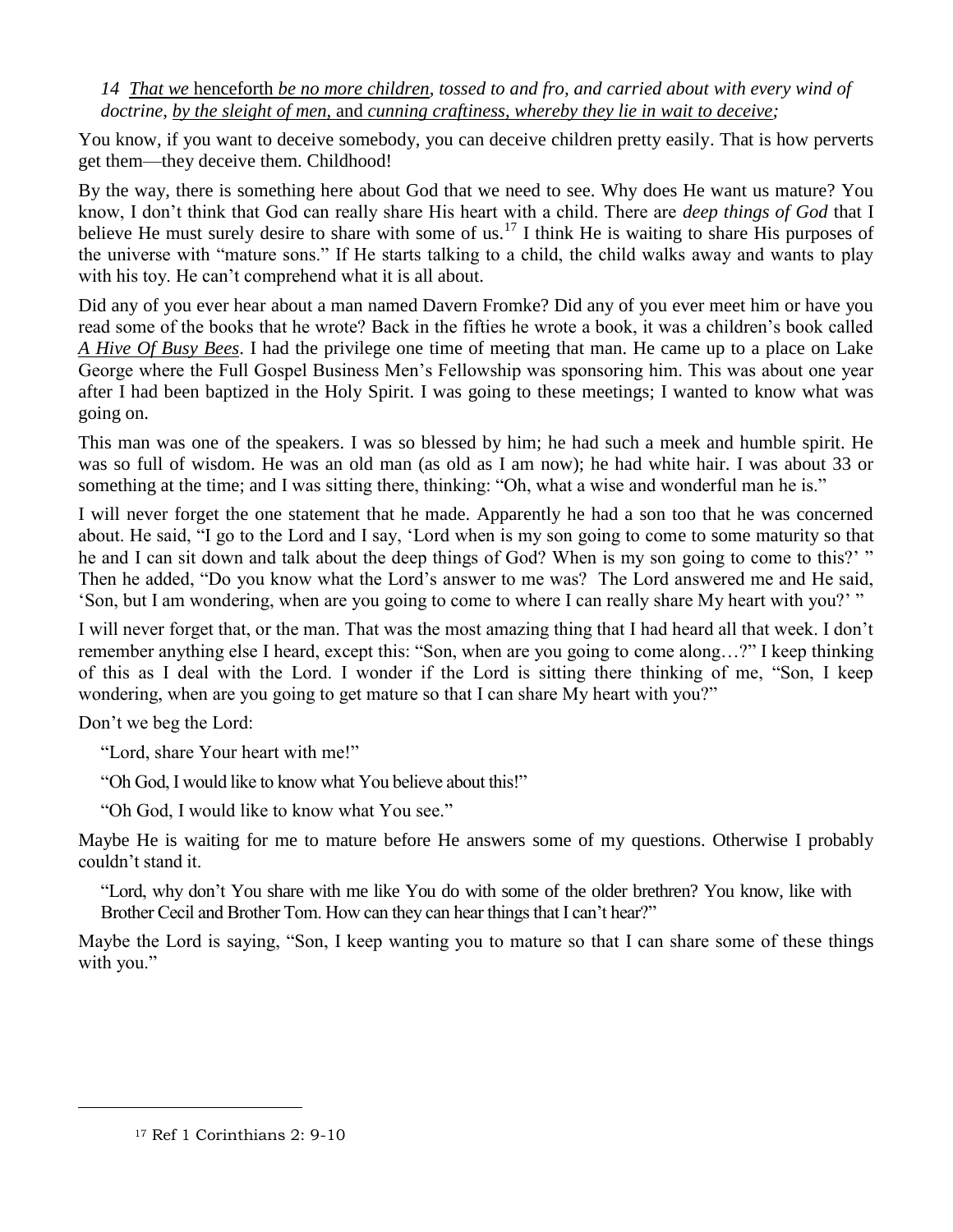## **9. A BLEMISH IN THE EYE**

*20 or that hath a blemish in his eye…*

This "blemish in the eye" is not when one is blind. No, it is not blindness, it is just a blemish. What is it? What does it mean? I believe that spiritually it speaks of "hypocrisy." Can I prove it? Yes.

*Matthew 7*

*1 Judge not, that ye be not judged.*

*2 For with what judgment ye judge, ye shall be judged: and with what measure ye mete, it shall be measured to you again.* 

What does this word do for our desire to criticize others; knowing that the same ladle that you measure for others (the same way that you are talking about the other fellow), it is the way that it is going to be measured back to you? I tell you, if you live long enough you are going to see it. Live long enough, just wait a little bit, and the people in the church that excoriate other people for what they perceive to be their faults, you are going to see them end up falling in the same thing. And they probably were unjust in their criticism of the other fellow to begin with.

*3 And why beholdest thou the mote that is in thy brother's eye, but considerest not the beam that is in thine own eye.*

Do you know what a *beam* is? It is a plank; a great big piece of wood, bigger than you are.

"Well, then how could it get in my eye?"

That is not the point; it is a parable.

*4 Or how wilt thou say to thy brother, Let me pull out the mote* (a mote is a little tiny thing) *out of thine eye; and, behold, a beam* is *in thine own eye?*

*5 Thou hypocrite...*

See, that is the word; that is what a blemish in the eye is. It's "hypocrisy!" It is everything that we are talking about. Hypocrisy is going to keep you from crossing that veil. In fact, back in Leviticus, in Verse 23, the Lord says,

"*He shall not go in unto the vail, nor come nigh unto the altar, because he hath a blemish; that he profane not my sanctuaries: for I the LORD do sanctify them.*" *18*

Now we know that the last piece of furnishing that the priest encounters before he crosses into the holy of holies and comes before the mercy seat of God, is *the golden altar*. The Word, here in this verse in Leviticus is saying,

"Don't even go near the golden altar. Don't even go near the veil. You can hang around where the shewbread is. You can feast; you can sit with the others; you can hear the Word. But the Word is not changing you; therefore when it comes time to go through, you will not go through."

Brethren, this blemish speaks of having a critical spirit. I believe this is a critical, judgmental, cynical attitude.

Suppose I was to ask how many of you believe that at one time in your life that you had this. Yes, I would raise my hand. And do you know something, I really believe that this is one of the things that the Lord was dealing with me about when I had the heart attack. That is taking a pretty severe measure to deal with that kind of thing, isn't it? **How many of you know that the Lord really wants you to qualify to go in?**

<sup>18</sup> Leviticus 21:23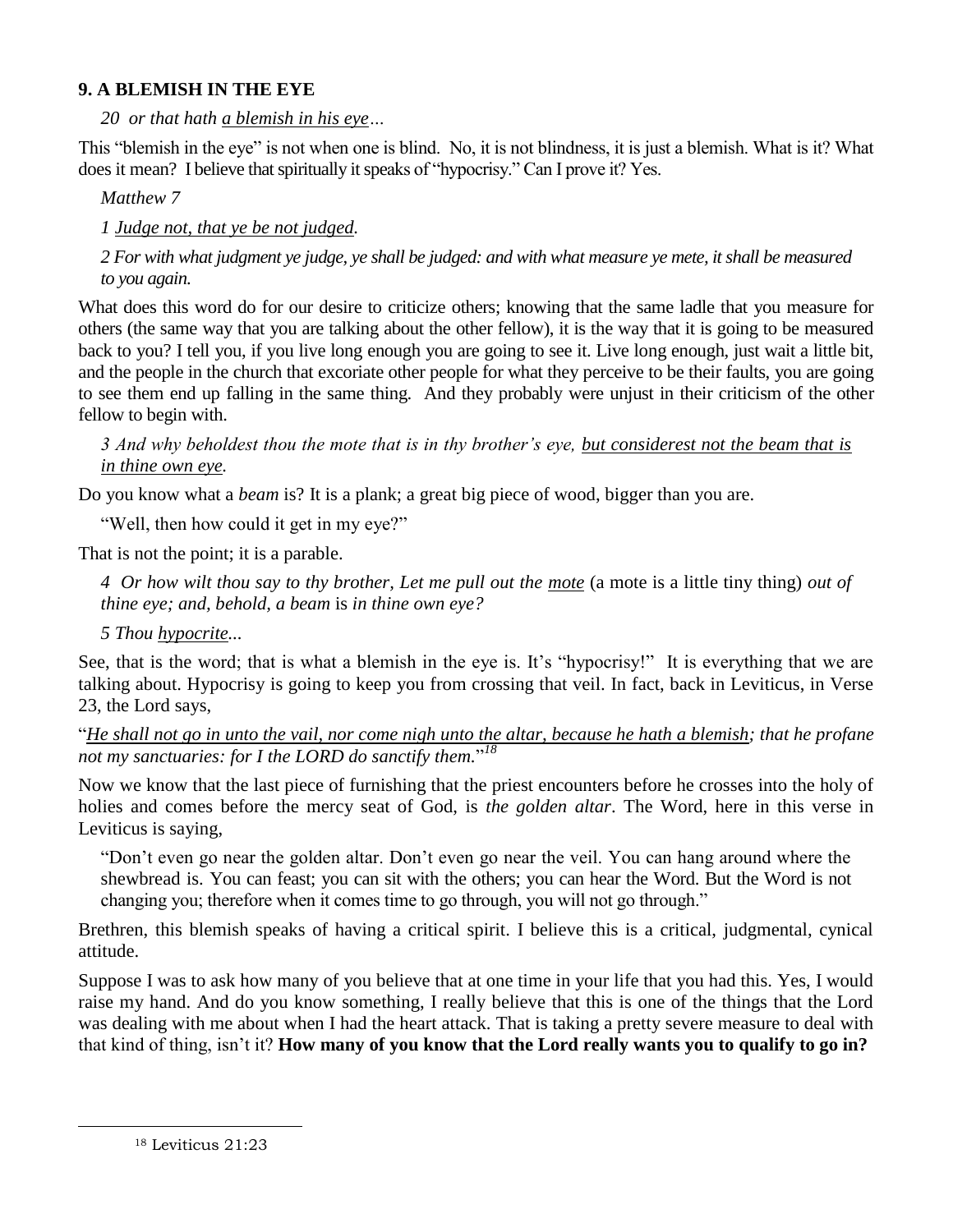Some time ago we brought this same word about these blemishes in our local fellowship meeting. The next day I was talking to a sister. She said, "Brother Mark, I went over my notes from your message and I got down before the Lord and I got delivered of a critical spirit."

I never knew she had a critical spirit. She seemed so pleasant and everything to me. She said, "I had a critical spirit. I got down before the Lord and I repented." That was after she left the meeting and she went home and repented.

## **10. SCURVY**

## *20 or be scurvy…*

"Scurvy." Now you go look up this word "scurvy" in the concordance and you will probably find that it is not the same definition that I am going to give here. I don't know what the Old Testament definition of this word really is. They gave descriptions and conditions of the skin, and I don't know what it really means. So I am going to take the English word "scurvy," because I think there is a good application for it here.

Do you know what scurvy is? The nurses are nodding their heads and saying, "Yes, we know what it is." It is a malnutrition problem. It shows up especially in little children about the age of one if they don't have any Vitamin C in their diet. If it goes on as a problem, it affects your skin; your gums start bleeding; your teeth start coming loose. It is a problem caused by your not getting proper nourishment.

I will give you a little history about scurvy. Many years ago, the British sailors were taking limes on the ship and eating the limes when they were out for months and months on the sea. They discovered that the British sailors didn't get scurvy (whereas other sailors were getting scurvy). The British sailors didn't get scurvy because they sucked on these limes. So they were given the nickname "Limeys."

Well, we need to be "Limeys" in the Lord, brethren. Scurvy speaks of our diet, and it is a disease that develops when you have a bad diet, a bad spiritual diet.

What are we feeding on? I believe that if you feed on the world's things, you are going to be malnourished. Spend your evenings feeding on the world's television programs, listening to the world's music, reading their literature, hanging around in their dens of companionship, and camaraderie with them in your spare time with no other purpose than just to pass time. Do these things and you will be malnourished and you will have spiritual scurvy! And do you know what else? You will have no more appetite for the things of God. Your appetite will have changed. You have been living on spiritual junk food for so long that you won't want the real steak and the real vegetables. Matthew 5:6, here has the cure.

## "*Blessed* are *they which do hunger and thirst after righteousness: for they shall be filled.*"

"Righteousness." Yes, an appetite for righteousness is important. "Blessed are they that have an appetite for spiritual things"; and in order to get that kind of appetite, it may require a little fasting. You have to fast from that other stuff; and then when you start eating the good stuff, it will taste very good.

## **11. SCABBED**

## *20 or scabbed…*

"Scabbed." I don't have much scripture on this, but I can tell you what I believe it is. You know what a scab is. You know that it is the result of once having had an open wound. A scab isn't quite healed yet, is it? What happens when somebody comes and rubs your scab? It hurts, doesn't it? So to be scabbed means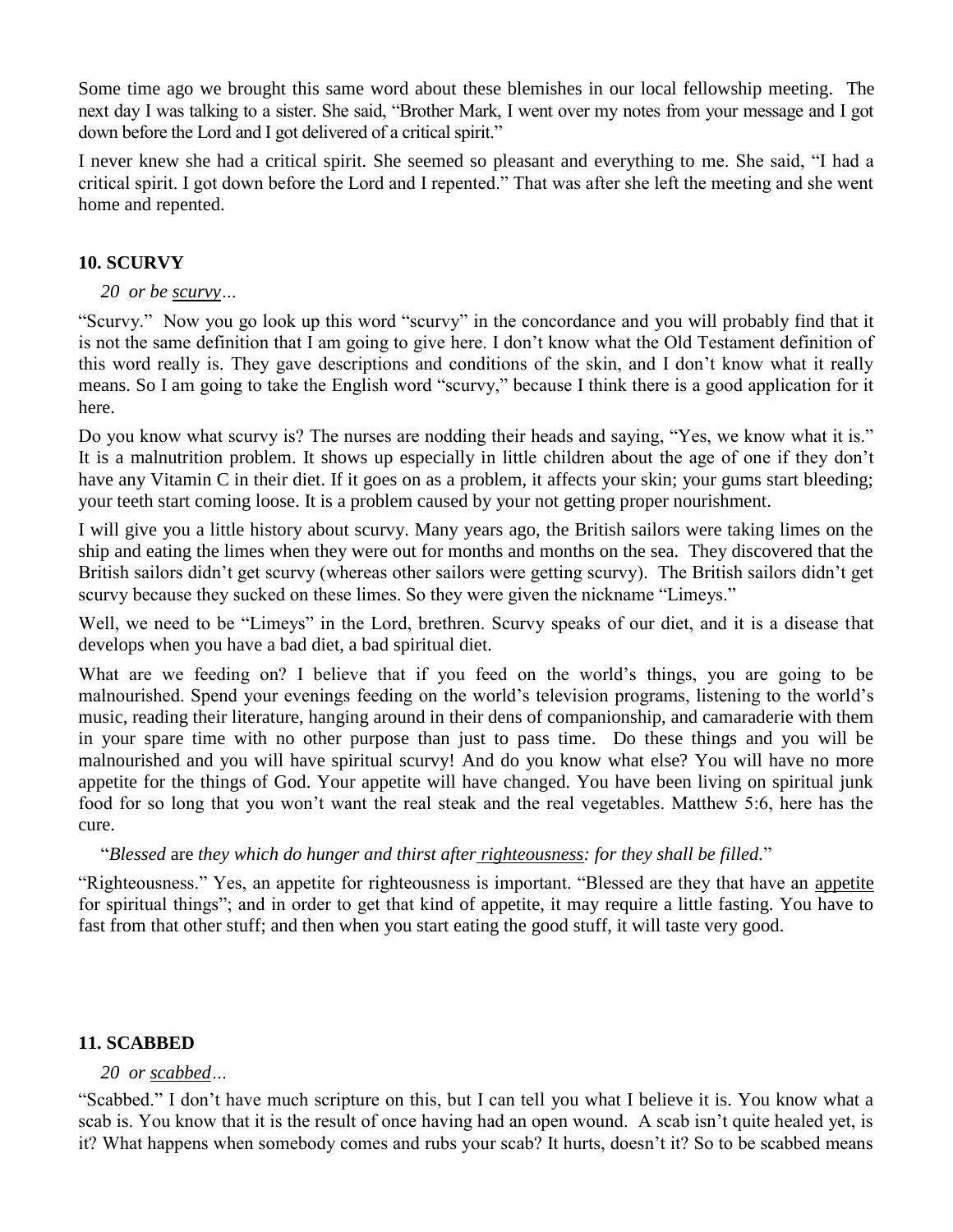to be: "Touchy; oversensitive; easily offended; easily hurt; overreacting; apt to carry resentment; apt to harbor offense; easily rubbed the wrong way."

How many of you know that the churches are full of people like that?

"Be careful with Brother So and So!"

"Oh, don't say that to Sister So and So. She'll take offense over that. She will get mad. She won't come around for another three months. She will mope and cry and wait for someone to call her saying, 'Oh, I am so sorry.' "

By the way, God intends that our wounds be healed. Yes, I do think there is a scripture for this. In Luke 10 there is the story of the man who was wounded, and of the Good Samaritan who cared for him and had the cure for him. Let the shepherd pour in the oil and the wine. I believe that the shepherd ministry should help these kinds of people; but not cater to it by supporting or enabling it, but give it the real kind of help. Give it the real wine; give it the real oil. Amen.

#### **12. BROKEN STONES**

#### *20 or hath his stones broken*

You know what this means in the man. It speaks of the reproductive part. It means that one has become "unfruitful; unable to reproduce." I think it speaks of the lack of the fruit of the Spirit, or certainly a lack of abundance of the fruit of the Spirit. By the way, bearing fruit for the Lord is **not** a list of how many people you witnessed to. That is not the kind of fruit that we are talking about. The fruit is the kingdom of God that is within me. So the fruit of the kingdom is the "life" of the kingdom. "The likeness of Christ" that is coming forth from me is the fruit of the kingdom.

Now how do I bear that fruit? I do think we have some scripture.

*John 15*

*1 I am the true vine, and my Father is the husbandman.*

*2 Every branch in me that beareth not fruit he taketh away: and every branch that beareth fruit, he purgeth it, that it may bring forth more fruit.*

*3 Now ye are clean through the word which I have spoken unto you.*

*4 Abide in me, and I in you. As the branch cannot bear fruit of itself, except it abide in the vine; no more can ye, except ye abide in me.*

*5 I am the vine, ye are the branches: He that abideth in me, and I in him, the same bringeth forth much fruit: for without me ye can do nothing.*

*6 If a man abide not in me, he is cast forth as a branch, and is withered; and men gather them, and cast them into the fire, and they are burned.*

*7 If ye abide in me, and my words abide in you, ye shall ask what ye will, and it shall be done unto you.*

*8 Herein is my Father glorified, that ye bear much fruit; so shall ye be my disciples.*

You go through John 15 here and you find progression of fruit:

First it says that you **bear fruit**. Either you do or you don't. Okay? If you don't, then you get pruned. If you do, you also get pruned.

Why do you get pruned? You get pruned so that you will bear **more fruit**. Is the Lord satisfied with **more fruit**? No. He wants **much fruit**.

Is He satisfied with **much fruit**? No, He wants **fruit that will remain**.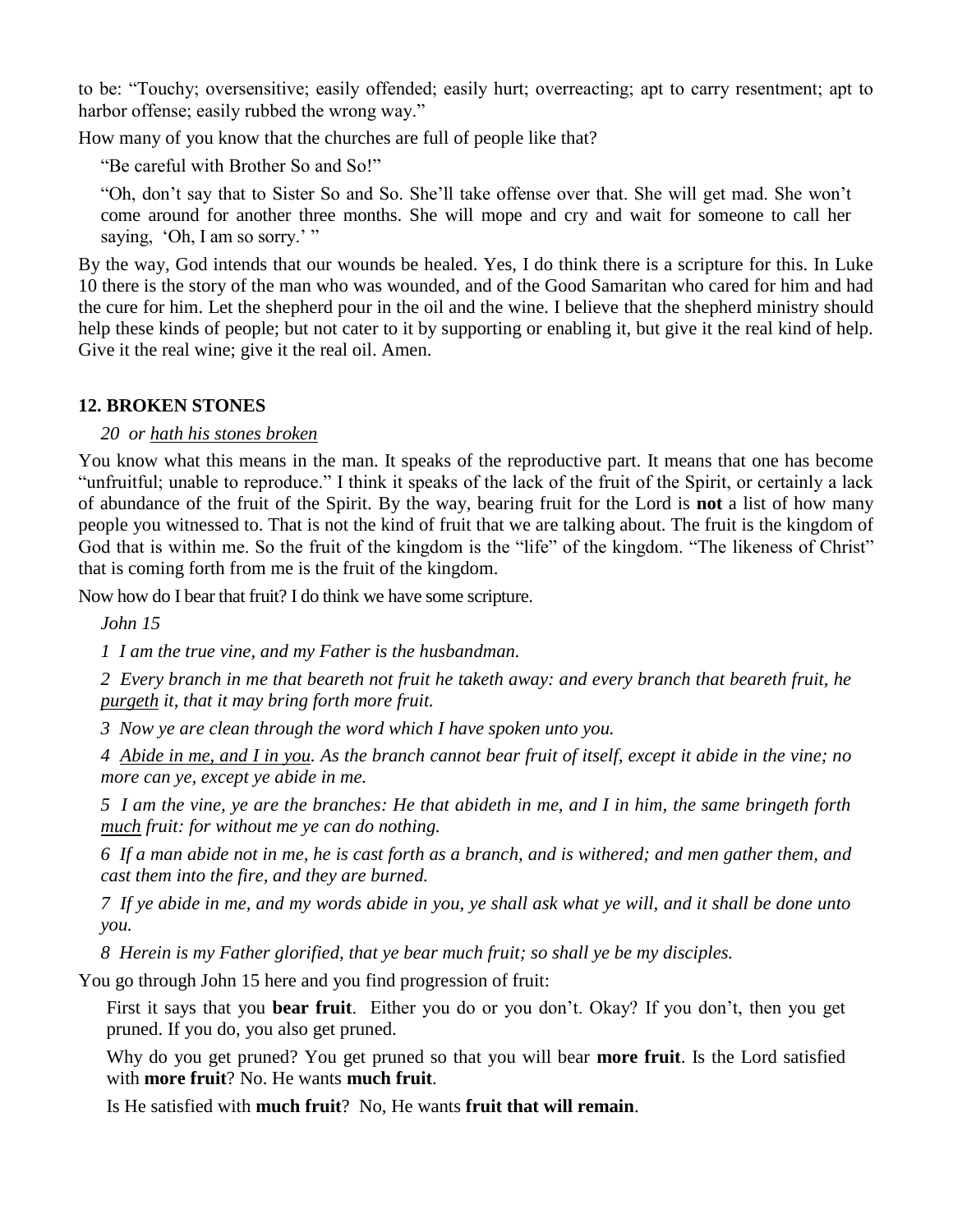You know, if you have a big pile of fruit and it doesn't last, if it doesn't keep—then what good is it? The Lord wants consistency in our fruit; not a flash in the pan, but consistency. Amen!

Now I think we have gone long enough. But consider, brethren, that this is from Leviticus. Rita and I were reading Leviticus a couple of weeks ago. We were going through it a chapter at a time. I said, "I can see why this is not everybody's favorite book." You know, it is a difficult book. It goes on and on, repeating thus and thus and thus. But I said, "There has to be some treasures here in Leviticus that apply to us today."

You know everything that Brother Cecil has taught us about the tabernacle, well this has to do with the tabernacle. These verses are not just about the measurements of the tabernacle (and how many boards there are, and whether it is made of gold or brass). But they are about the people who will serve in this tabernacle; and the requirements concerning them that are listed here, they speak to the church of today. They speak to the house of God and to the sons of God. What I read here in this message is that God is making a distinction between those that will be sons of God and those who will not.

You can say, "Well, I believe that I will get to heaven." But are you going to come into the "fullness"? Will you come into all that you can have in God and all that God can have in you? That is the message, brethren. This is a different one than the message of just barely making it into heaven by the skin of your teeth. To me, this is the message of the kingdom.

God bless you.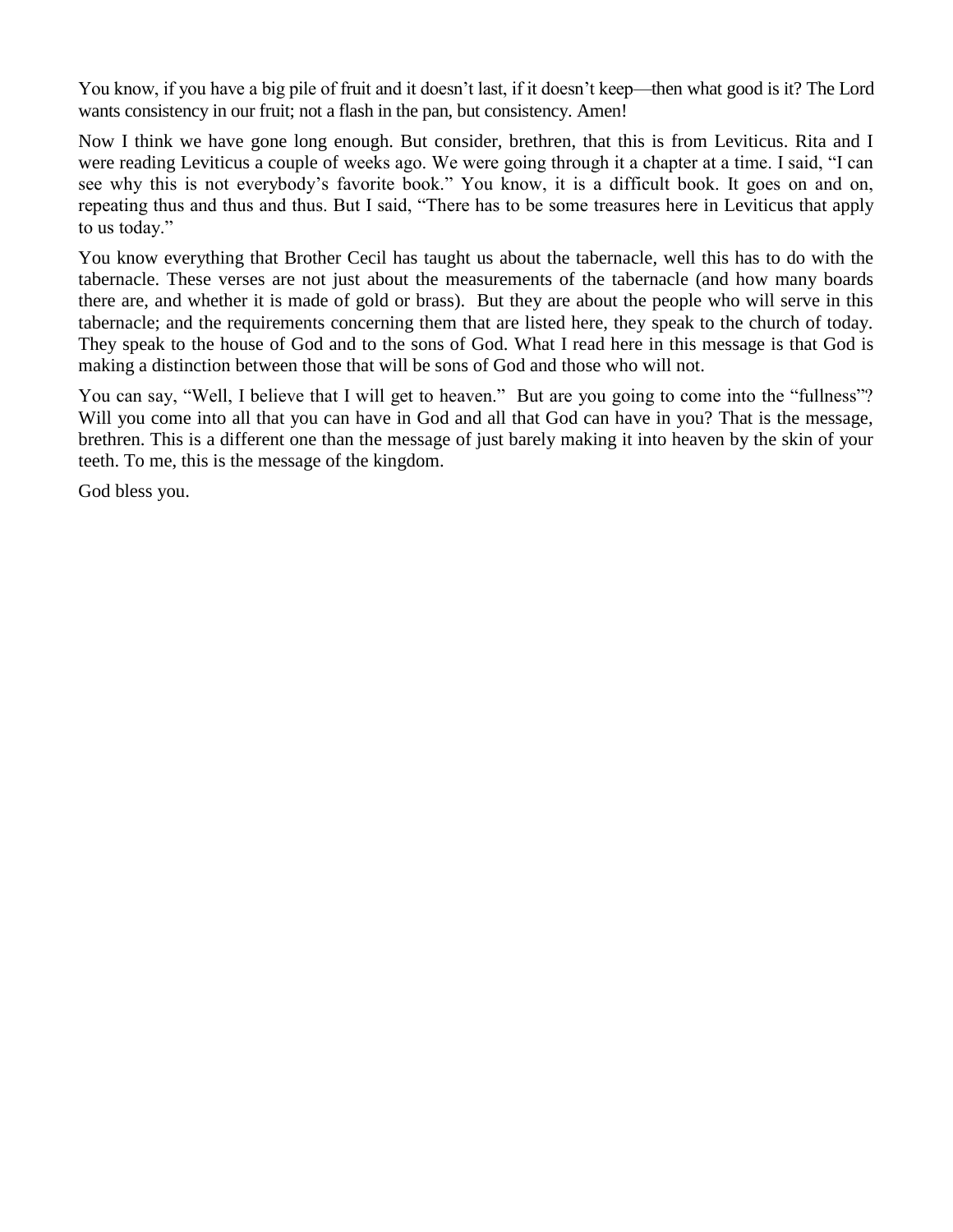(The following is a summarized list of the twelve blemishes:)

# **Twelve Blemishes That Disqualify A Priest From Coming Within The Veil (From Leviticus 21:17-20)**

**1. Blindness** – Lack of vision, unwillingness to see new light.

(Proverbs 29:18)

(2 Peter 1:12) "be established in the present truth"

(Matthew 11:12) New truth given to those who seek it violently.

**2. Lameness** – An injured walk, from getting off God's path and falling in the pit. (Hebrews 12:13) Lameness can be healed.

**3. Flat Nose** – The nose is an instrument (or member) of discernment. Your sense of smell affects your ability to taste.

(Isaiah 5:20, Ezekiel 22:26, 44:23) Results of no discernment.

**4. Anything Superfluous** – A monstrosity, a bad distortion or disfigurement. Bad balance, poorly proportioned. Majoring in minors and visa versa.

**5. Broken Footed** – Foot broken, or out of joint.

(Proverbs 25:19) Unreliable, untrustworthy. The need to back up your word. (Psalm 138:2) God backs His Word above His name.

**6. Broken Handed** – Unable to grasp and retain what God gives us.

(Hebrews 2:1) Don't let the exhortations slip.

(Titus 1:9) Hold fast the faithful word.